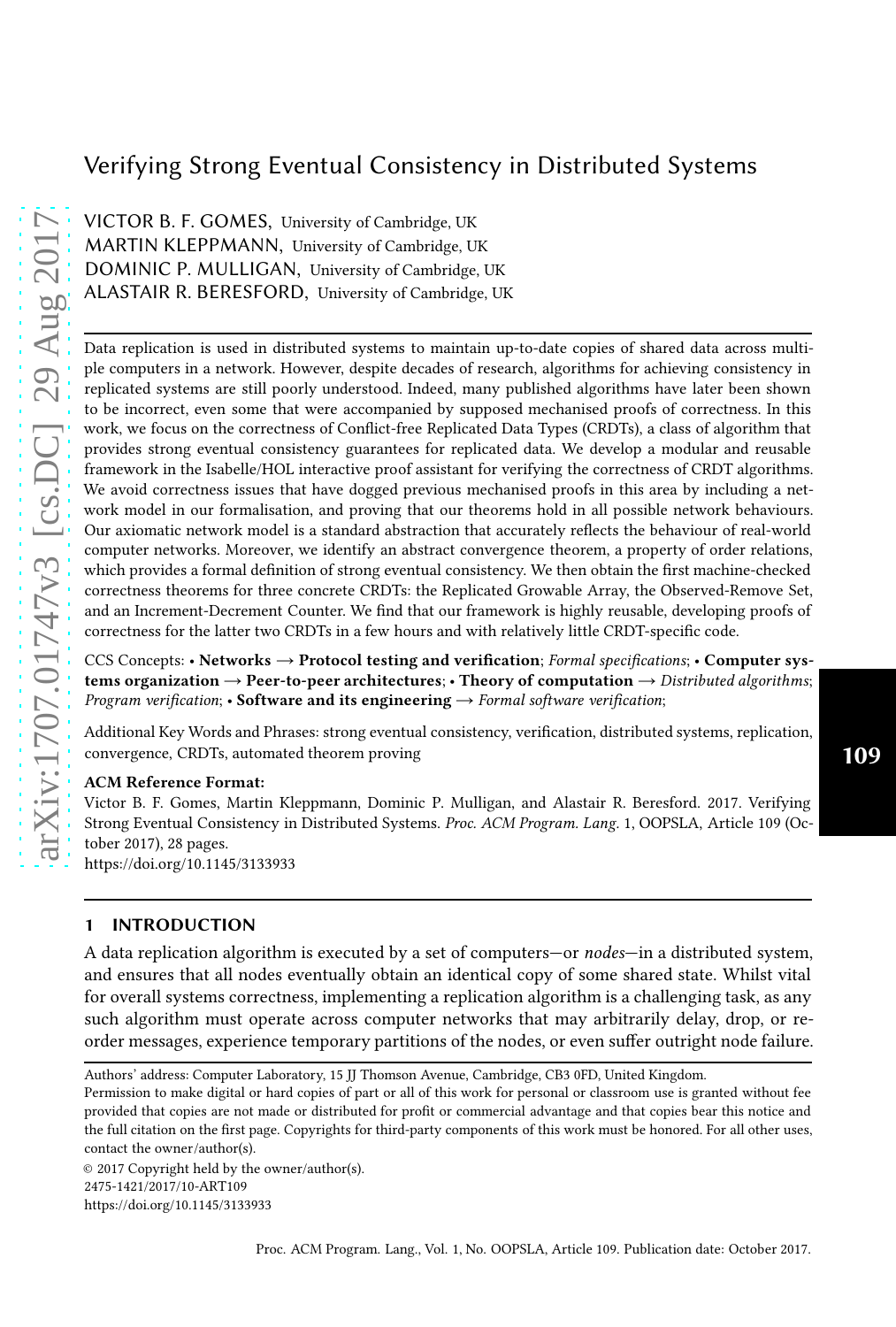#### 109:2 Victor B. F. Gomes, Martin Kleppmann, Dominic P. Mulligan, and Alastair R. Beresford

Reflecting the importance of this task, a number of replication algorithms exist, with different algorithms exploring the inherent trade-offs between the strength of data consistency guarantees, and operational characteristics such as scalability and performance. Accordingly, replication algorithms can be divided into classes—strong consistency, eventual consistency, and strong eventual consistency—based on the consistency guarantees that they provide.

Strong consistency can be understood as linearisability, serialisability, or a combination of the two (one-copy serialisability). Informally, the goal of strong consistency is to make a system behave like a single sequentially executing node, even when it is replicated and concurrent. Most systems implement strong consistency by designating a single node as the *leader*, which decides on a total order of operations and prevents concurrent access from causing conflicts. Many relational databases, such as PostgreSQL, use this model.

However, strong consistency may be unwarranted or unnecessary depending on the application: it may impose an unacceptable performance degradation on the system, or it may simply be unfeasible to implement, especially in large distributed systems. Relying on a single leader or central server limits the use and deployment of these systems: the server may become a bottleneck that limits scalability, and it makes the system vulnerable to disruption by network outages, denialof-service attacks, censorship, and server failures. Clients must constantly communicate with the leader in order to perform operations; if a node cannot reach the leader due to a network fault, its execution is stalled. This fact makes strong consistency unsuitable for mobile devices, such as laptops and smartphones, that have intermittent network connectivity and must work offline. It also rules out approaches that bypass the central server by using a local network for replication.

By contrast, decentralised or peer-to-peer architectures with weaker consistency models are able to provide better performance, fault-tolerance, and scalability characteristics. One widelyimplemented model is *eventual consistency*, which guarantees that if no new updates are made to the shared state, all nodes will eventually have the same data [\[Bailis and Ghodsi 2013;](#page-24-0) [Burckhardt](#page-24-1) [2014;](#page-24-1) [Terry et al. 1994](#page-27-1); [Vogels 2009\]](#page-27-2). Since this model allows conflicting updates to be made concurrently, it requires a mechanism for resolving such conflicts. For example, version control systems such as Git or Mercurial require the user to resolve merge conflicts manually; and some "NoSQL" distributed database systems such as Cassandra adopt a *last-writer-wins* policy, under which one update is chosen as the winner, and concurrent updates are discarded [\[Kingsbury 2013](#page-25-0)]. Eventual consistency offers weak guarantees: it does not constrain the system behaviour when updates never cease, or the values that read operations may return prior to convergence.

Strong eventual consistency (SEC) is a model that strikes a compromise between strong and eventual consistency [\[Shapiro et al. 2011b\]](#page-26-0). Informally, it guarantees that whenever two nodes have received the same set of updates—possibly in a different order—their view of the shared state is identical, and any conflicting updates are merged automatically. Large-scale deployments of SEC algorithms include datacentre-based applications using Riak [\[Brown et al. 2014](#page-24-2)], and collaborative editing applications such as Google Docs [\[Day-Richter 2010\]](#page-24-3).

Unlike strong consistency models, it is possible to implement SEC in decentralised settings without any central server or leader, and it allows local execution at each node to proceed without waiting for communication with other nodes. However, algorithms for achieving decentralised SEC are currently poorly understood: several such algorithms, published in peer-reviewed venues, were subsequently shown to violate their supposed guarantees [\[Imine et al. 2003](#page-25-1), [2006](#page-25-2); [Oster et al.](#page-26-1) [2005\]](#page-26-1). As we show in Section [8,](#page-19-0) informal reasoning has repeatedly produced plausible-looking but incorrect algorithms, and there have even been examples of mechanised formal proofs of SEC algorithm correctness later being shown to be flawed [\[Oster et al. 2005\]](#page-26-1). These mechanised proofs failed because, in formalising the algorithm, they made false assumptions about the execution environment.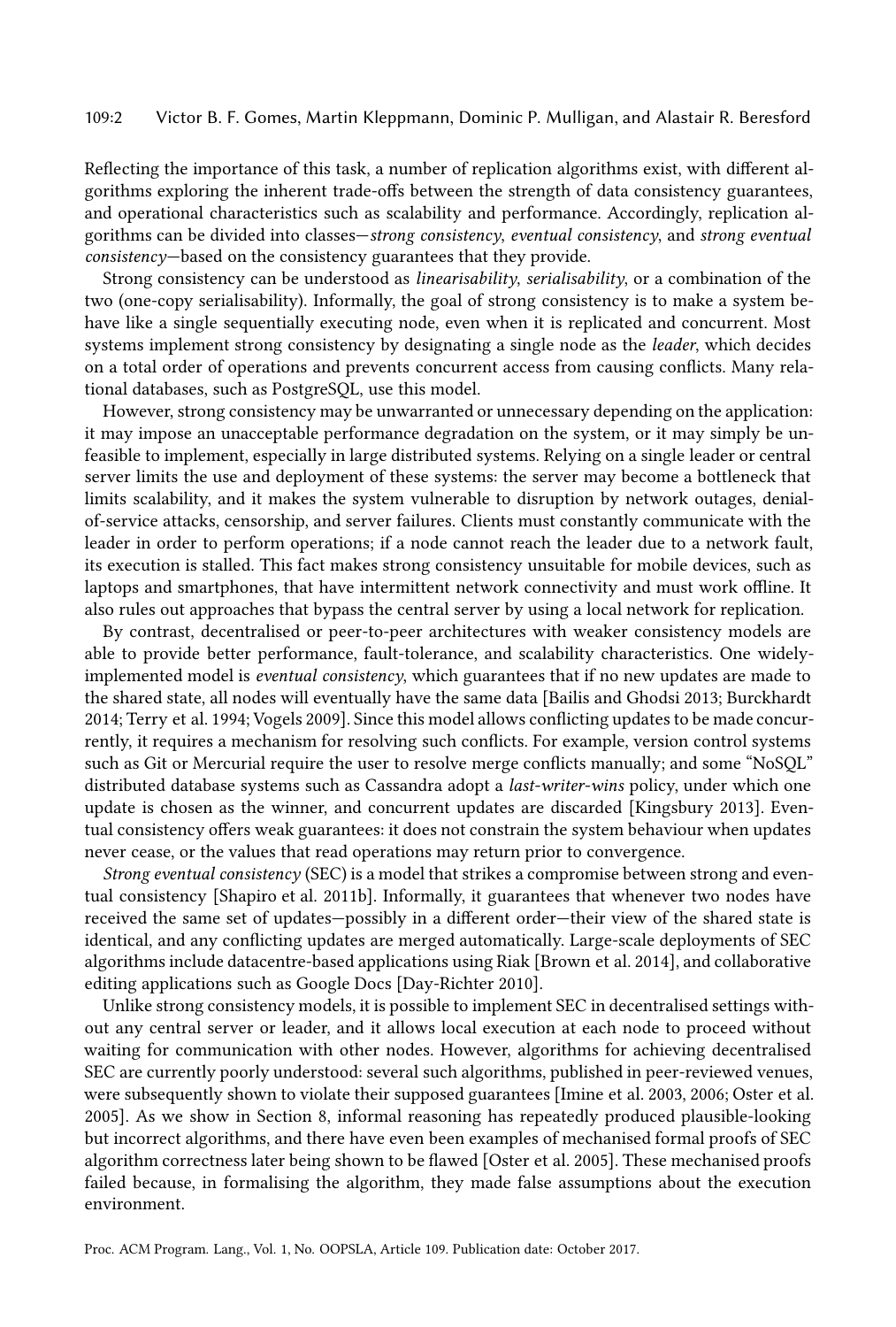In this work we use the Isabelle/HOL proof assistant [Wenzel et al. 2008] to create a framework for reliably reasoning about the correctness of a particular class of decentralised replication algorithms. We do this by formalising not only the replication algorithms, but also the network in which they execute, allowing us to prove that the algorithm's assumptions hold in all possible network behaviours. We model the network using the axioms of asynchronous unreliable causal broadcast, a well-understood abstraction that is commonly implemented by network protocols, and which can run on almost any computer network, including large-scale networks that delay, reorder, or drop messages, and in which nodes may fail.

We then use this framework to produce machine-checked proofs of correctness for three Conflict-Free Replicated Data Types (CRDTs), a class of replication algorithms that ensure strong eventual consistency [\[Shapiro et al. 2011a](#page-26-2)[,b\]](#page-26-0). These algorithms are suitable for use on mobile devices, which are not always connected to the Internet, but which may have a local connection (e.g. via Bluetooth) to other nodes carrying copies of the shared state. We have used these algorithms to build a collaborative text editing application, and we plan to encapsulate them in a library that will allow developers to easily build applications that require data synchronisation, such as collaboratively editable spreadsheets, shared calendars, address books, and note-taking tools.

Our contributions in this paper are as follows:

- We establish a framework for proving the strong eventual consistency (SEC) property of replication algorithms. Our approach is "foundational" in the sense that we start with a general-purpose model of asynchronous unreliable causal broadcast networks—a communication abstraction that is compatible with virtually all network technologies today—and build up composable layers towards a full proof of correctness for a particular algorithm. To our knowledge, this is the first machine-checked verification of SEC algorithms that explicitly models the network and reasons about all possible network behaviours. The framework is modular and reusable, making it easy to formulate proofs for new algorithms.
- We provide the first mechanised proofs of correctness for the Replicated Growable Array (RGA), the operation-based Observed-Remove Set, and the operation-based counter CRDT. RGA is an especially subtle algorithm: [Attiya et al. \[2016\]](#page-24-4) wrote, "the reason why RGA actually works has been a bit of a mystery", making its formal verification of interest, whilst the ORSet is supported as a primitive by the Lasp language [Meiklejohn and Roy 2015] for synchronisation-free programming, with an implemention also exported by the Akka framework [\[Akka 2017\]](#page-24-5). These proofs demonstrate that our framework is highly reusable: we were able to quickly develop proofs of convergence for the set and counter CRDTs with little CRDT-specific code, using a fixed proof pattern that applies to all of our CRDTs. All of our CRDT implementations are "executable" in the sense that functioning OCaml (or Scala, SML, and Haskell) code can be obtained from our definitions using Isabelle's code generation mechanism, and in experiments we have used one extracted implementation, sitting above a simple TCP network of n nodes, to show that our implementations are usable in practice.
- As part of our proof framework, we identify an abstract convergence theorem, a property of order relations, from which we can deduce correctness theorems for concrete SEC algorithms. Intuitively, this theorem can be viewed as the "essence" of why strong eventual consistency algorithms converge. The convergence theorems for our three concrete CRDTs are obtained as direct corollaries of this theorem.

Our Isabelle theory files are open source<sup>1</sup> and included in the Archive of Formal Proofs [\[Gomes et al.](#page-25-3) [2017\]](#page-25-3), enabling others to build upon our proof framework.

<sup>1</sup><https://github.com/trvedata/crdt-isabelle>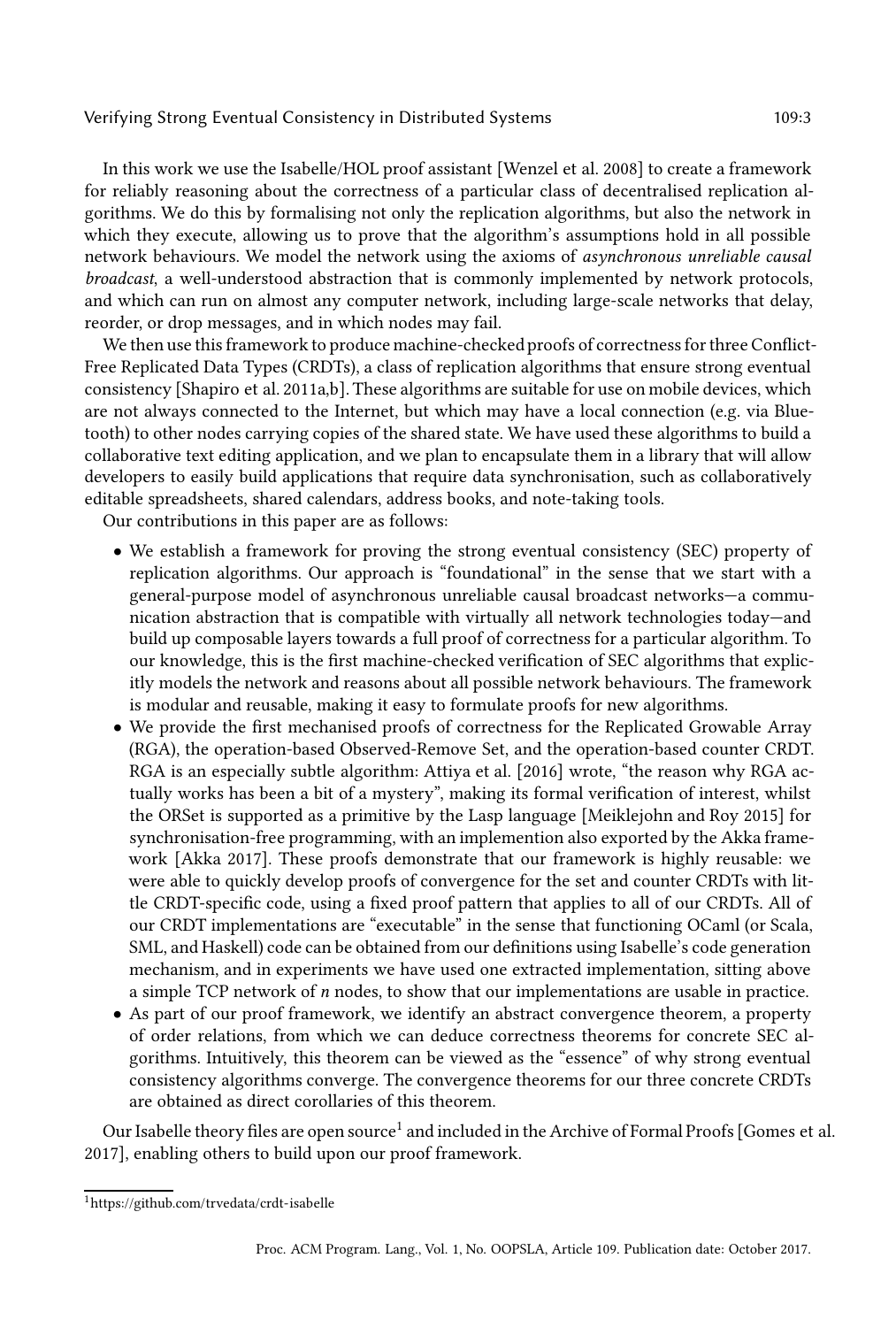<span id="page-3-0"></span>

Fig. 1. The main locales (modules) of our proof, and the relationships between them. Solid arrows indicate a more specialised locale that extends a more general locale (like extending interfaces in OOP). Dashed arrows indicate a sublocale that satisfies the assumptions of the superlocale (like implementing an interface in OOP).

#### 2 HIGH-LEVEL PROOF STRATEGY

Since our formalisation of distributed algorithms goes into greater depth than prior work on strong eventual consistency, it is important to have a structure that keeps the proofs manageable. Our approach breaks the proof into simple modules with cleanly defined properties—called locales, a standard sectioning mechanism of Isabelle/HOL that will be described in Section [3](#page-4-0) below—and composes them in order to describe more complex objects. This locale structure is illustrated in Figure [1](#page-3-0) and explained below.

By lines of code, more than half of our proof is used to construct a general-purpose model of consistency in distributed systems, described in Section [4,](#page-6-0) and an axiomatic model of a computer network, described in Section [5,](#page-9-0) with both modules independent of any particular replication algorithm. The remainder describes a formalisation of three CRDTs and their proofs of correctness, described in Sections [6](#page-13-0) and [7.](#page-16-0) By keeping the general-purpose modules abstract and implementationindependent, we construct a reusable library of specifications and theorems.

We describe our formalisation of strong eventual consistency in Section [4.](#page-6-0) In particular, we define what we mean by convergence, and prove an abstract convergence theorem, which shows that the state of nodes converges if concurrent operations commute. We are able to prove this fact without mentioning networks or any particular CRDT, but merely by reasoning about the ordering and properties of operations. This definition constitutes a formal specification of what we mean by strong eventual consistency.

In Section [5](#page-9-0) we describe an axiomatic model of asynchronous networks. The definition of the network is important because it allows us to prove that the desired properties hold in all possible network behaviours, and that we are not making any dangerous assumptions that might be violated—an aspect that has dogged previous verification efforts for related algorithms (see Section [8.2\)](#page-21-0). The network is the only part of our proof in which we make any axiomatic assumptions, and we show in Section [5](#page-9-0) that our assumptions are realistic, reflecting both standard conventions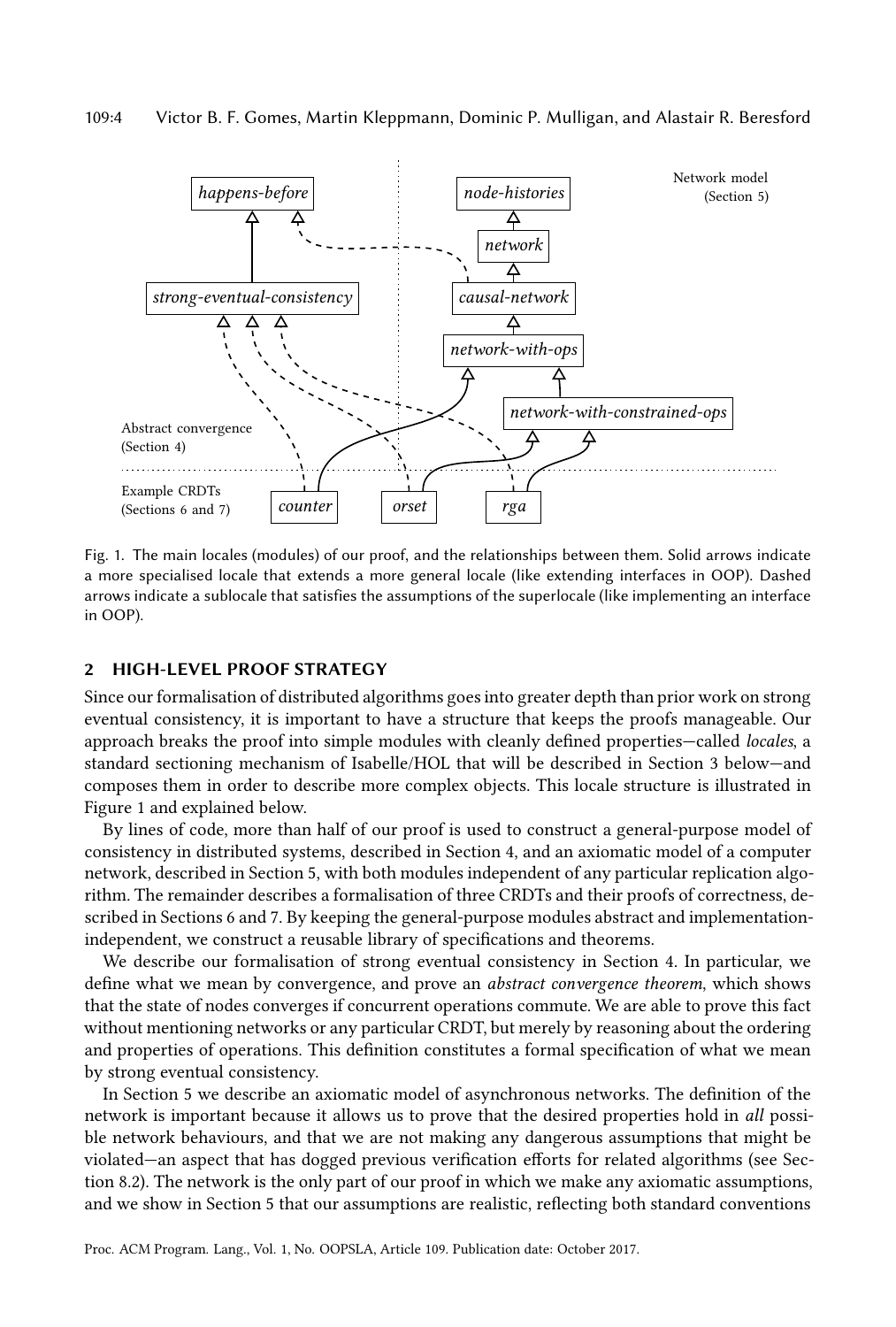for modelling distributed systems, and the practical realities of network protocols today. We then prove that our network satisfies the ordering properties required by the abstract convergence theorem of Section [4,](#page-6-0) and thus deduce a convergence theorem for our network model.

We use the general-purpose theorems and definitions from Sections [4](#page-6-0) and [5](#page-9-0) to prove the strong eventual consistency properties of concrete algorithms. In Section [6](#page-13-0) we describe our formalisation of the Replicated Growable Array (RGA), a CRDT for ordered lists. We first show how to implement the RGA's insert and delete operations, with proofs that each operation commutes with itself, and that all operations commute with each other. Insertion and deletion only commute under various conditions, so we prove that these conditions are satisfied in all possible network behaviours, and thus we obtain a concrete convergence theorem for our RGA implementation. Next, in Section [7,](#page-16-0) we demonstrate the generality of our proof framework with definitions of two simple CRDTs: a Counter and an Observed-Remove Set.

As illustrated in Figure [1,](#page-3-0) the counter, orset, and rga locales can use the definitions and lemmas of the network model because they extend that model. We then prove that all three locales satisfy the abstract specification strong-eventual-consistency, and therefore show that these algorithms provide strong eventual consistency.

# <span id="page-4-0"></span>3 AN INTRODUCTION TO ISABELLE

We now provide a brief introduction to the key concepts and syntax of Isabelle/HOL. Familiar readers may skip to Section [4.](#page-6-0) A more detailed introduction can be found in the standard tutorial material [Nipkow and Klein 2014].

Syntax of expressions. Isabelle/HOL is a logic with a strict, polymorphic, inferred type system. *Function types* are written  $\tau_1 \Rightarrow \tau_2$ , and are inhabited by *total* functions, mapping elements of  $\tau_1$ to elements of  $\tau_2$ . We write  $\tau_1 \times \tau_2$  for the *product type* of  $\tau_1$  and  $\tau_2$ , inhabited by pairs of elements of type  $\tau_1$  and  $\tau_2$ , respectively. In a similar fashion to Standard ML and OCaml, type operators are applied to arguments in reverse order, and therefore  $\tau$  list denotes the type of lists of elements of type  $\tau$ , and  $\tau$  set denotes the type of mathematical (i.e., potentially infinite) sets of type  $\tau$ . Type variables are written in lowercase, and preceded with a prime:  $'a \Rightarrow 'a$  denotes the type of a polymorphic identity function, for example. Tagged union types are introduced with the datatype keyword, with constructors of these types usually written with an initial upper case letter.

In Isabelle/HOL's term language we write  $t$ ::  $\tau$  for a type ascription, constraining the type of the term t to the type  $\tau$ . We write  $\lambda x$ . t for an anonymous function mapping an argument x to  $t(x)$ , and write the application of term  $t$  with function type to an argument  $u$  as  $t u$ , as usual. Terms of list type are introduced using one of two constructors: the empty list [ ] or 'nil', and the infix operator # which is pronounced "cons", and which prepends an element to an existing list. We use  $[t_1, \ldots, t_n]$  as syntactic sugar for a list literal, and xs@ys to express the concatenation (appending) of two lists xs and ys. We write  $\{\}\$ for the empty set, and use usual mathematical notation for set union, disjunction, membership tests, and so on:  $t \cup u$ ,  $t \cap u$ , and  $x \in t$ . We write  $t \longrightarrow s$  for logical implication between formulae (terms of type bool). Strictly speaking Isabelle is a logical framework, providing a weak meta-logic within which object logics are embedded, including the Isabelle/HOL object logic that we use in this work. Accordingly, the implication arrow of Isabelle's meta-logic,  $t \rightarrow u$ , is required in certain contexts over the object-logic implication arrow,  $t \rightarrow s$ , already introduced. However, for purposes of an intuitive understanding, the two forms of implication can be regarded as equivalent by the reader, with the requirement to use one over the other merely being an implementation detail of Isabelle itself. We will sometimes use the shorthand  $[[H_1; \ldots; H_n]] \Longrightarrow C$  instead of iterated meta-logic implications, i.e.,  $H_1 \Longrightarrow \ldots \Longrightarrow H_n \Longrightarrow C$ .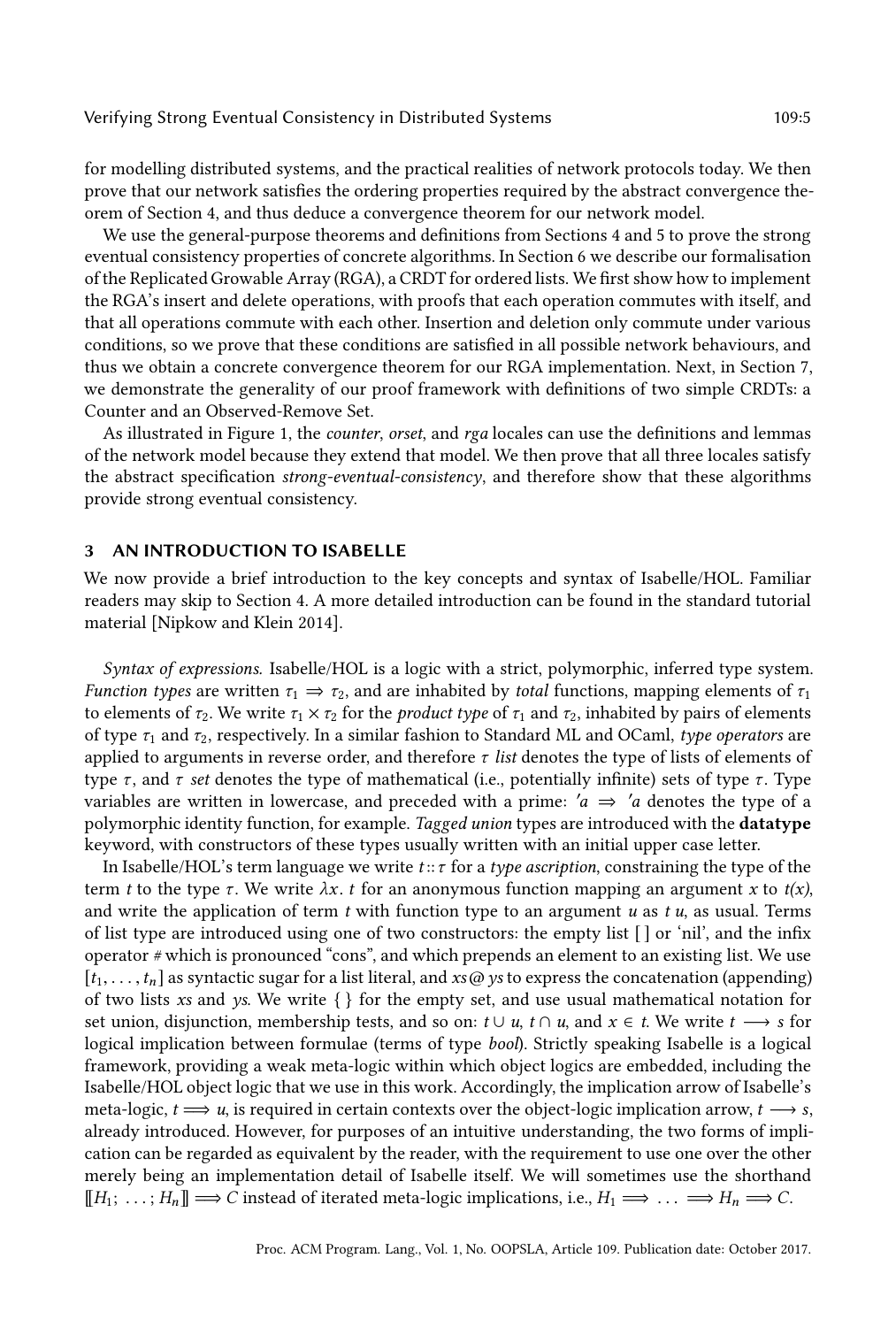Definitions and theorems. New non-recursive definitions are entered into Isabelle's global context using the definition keyword. Recursive functions are defined using the fun keyword, and support pattern matching on their arguments. All functions are total, and therefore every recursive function must be provably terminating. The termination proofs in this work are generated automatically by Isabelle itself.

Inductive relations are defined with the inductive keyword. For example, the definition

**inductive** only-fives :: nat list  $\Rightarrow$  bool where only-fives [] |  $\parallel$  only-fives xs  $\parallel$  ⇒ only-fives (5#xs)

introduces a new constant *only-fives* of type *nat list*  $\Rightarrow$  *bool*. The two clauses in the body of the definition enumerate the conditions under which *only-fives* xs is true, for arbitrary xs: firstly, *only-fives* is true for the empty list; and secondly, if you know that  $\frac{only-fives}{xs}$  is true for some xs, then you can deduce that only-fives  $(5#xs)$  (i.e., xs prefixed with the number 5) is also true. Moreover, only-fives xs is true in no other circumstances—it is the smallest relation closed under the rules defining it. In short, the clauses above state that  $only$ -fives xs holds exactly in the case where xs is a (potentially empty) list containing only repeated copies of the natural number 5.

Lemmas, theorems, and corollaries can be asserted using the lemma, theorem, and corollary keywords, respectively. There is no semantic difference between these keywords in Isabelle. For example,

theorem only-fives-concat: assumes only-fives xs and only-fives ys shows only-fives  $(xs \oslash ys)$ 

conjectures that if xs and ys are both lists of fives, then their concatenation xs  $\omega$  ys is also a list of fives. Isabelle then requires that this claim be proved by using one of its proof methods, for example by induction. Some proofs can be automated, whilst others require the user to provide explicit reasoning steps. The theorem is assigned a name, here  $only$ -fives-concat, so that it may be referenced in later proofs.

Locales. Lastly, we use locales—or local theories [Haftmann and Wenzel 2008; Kammüller et al. 1999]—extensively to structure the proof, as shown in Figure [1.](#page-3-0) In programming terms, Isabelle's locales may be thought of as an interface with associated laws that implementations must obey. In particular, a declaration of the form

locale semigroup = fixes  $f :: 'a \Rightarrow 'a \Rightarrow 'a$ assumes  $f x (f y z) = f(f x y) z$ 

introduces a locale, with a fixed, typed constant  $f$ , and a law asserting that  $f$  is associative. Functions and constants may now be defined, and theorems conjectured and proved, within the context of the semigoup locale, i.e. definitions may be made "generic" in a semigroup. This is indicated syntactically by writing (in semigroup) before the name of the constant being defined, or the theorem being conjectured, at the point of definition or conjecture. Any function, constant, or theorem, marked in this way may make reference to f, or the fact that f is associative. Interpreting a locale such as *semigroup* above—involves providing a concrete implementation of f coupled with a proof that the concrete implementation satisfies the associated law, and is akin to implementing an interface. Once interpreted, all functions, definitions, and theorems made within the semigroup locale become available to use for that concrete implementation. Like interfaces, locales may be extended with new functionality, and may be specialised, by other "sublocales", forming a hierarchy.

Proc. ACM Program. Lang., Vol. 1, No. OOPSLA, Article 109. Publication date: October 2017.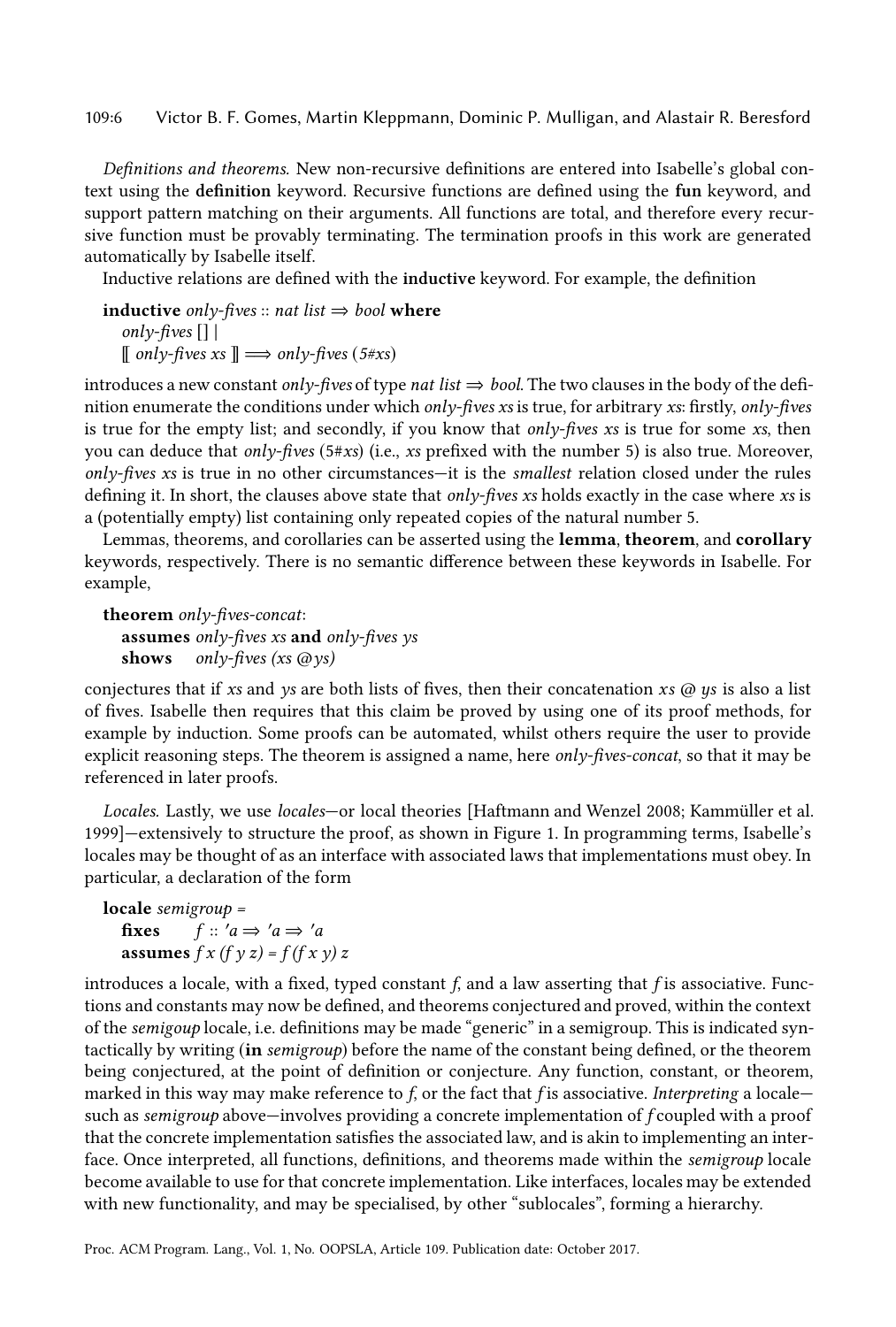### <span id="page-6-0"></span>4 ABSTRACT CONVERGENCE

Strong eventual consistency (SEC) requires convergence of all copies of the shared state: whenever two nodes have received the same set of updates, they must be in the same state. This definition constrains the values that read operations may return at any time, making SEC a stronger property than eventual consistency. By accessing only their local copy of the shared state, nodes can execute read and write operations without waiting for network communication. Nodes exchange updates asynchronously when a network connection is available.

We now use Isabelle to formalise the notion of strong eventual consistency. In this section we do not make any assumptions about networks or data structures; instead, we use an abstract model of operations that may be reordered, and we reason about the properties that those operations must satisfy. We then provide concrete implementations of that abstract model in later sections.

#### <span id="page-6-1"></span>4.1 The happens-before relation and causality

The simplest way of achieving convergence is to require all operations to be commutative, but this definition is too strong to be useful for many datatypes. For example, in a set, an element may first be added and then subsequently removed again. Although it is possible to make such additions and removals unconditionally commutative, doing so yields counter-intuitive semantics [\[Bieniusa et al.](#page-24-6) [2012a](#page-24-6)[,b\]](#page-24-7). Instead, a better approach is to require only concurrent operations to commute with each other. Two operations are concurrent if neither "knew about" the other at the time when they were generated. If one operation happened before another—for example, if the removal of an element from a set knew about the prior addition of that element from the set—then it is reasonable to assume that all nodes will apply the operations in that order (first the addition, then the removal).

The happens-before relation, as introduced by [Lamport \[1978\]](#page-25-4), captures such causal dependencies between operations. It can be defined in terms of sending and receiving messages on a network, and we give such a definition in Section [5.](#page-9-0) However, for now, we keep it abstract, writing  $x \lt y$  to indicate that operation x happened before y, where  $\prec$  is a predicate of type 'oper  $\Rightarrow$  'oper  $\Rightarrow$  bool. In words, ≺ can be applied to two operations of some abstract type *'oper*, returning either *True* or False.<sup>2</sup> Our only restriction on the happens-before relation  $\prec$  is that it must be a strict partial order, that is, it must be irreflexive and transitive, which implies that it is also antisymmetric. We say that two operations x and y are *concurrent*, written x  $\| \mathbf{y}$ , whenever one does not happen before the other:  $\neg(x \le y)$  and  $\neg(y \le x)$ . Thus, given any two operations x and y, there are three mutually exclusive ways in which they can be related: either  $x \prec y$ , or  $y \prec x$ , or  $x \parallel y$ .

As discussed above, the purpose of the happens-before relation is to require that some operations must be applied in a particular order, while allowing concurrent operations to be reordered with respect to each other. We assume that each node applies operations in some sequential order (a standard assumption for distributed algorithms), and so we can model the execution history of a node as a list of operations. We can then inductively define a list of operations as being consistent with the happens-before relation, or simply hb-consistent, as follows:

inductive  $hb$ -consistent :: 'oper list  $\Rightarrow$  bool where hb-consistent [] |  $[[$  hb-consistent xs;  $\forall x \in set \ xs. \neg y \prec x \ || \Longrightarrow$  hb-consistent  $(xs \oslash [y])$ 

In words: the empty list is hb-consistent; furthermore, given an hb-consistent list xs, we can append an operation  $y$  to the end of the list to obtain another hb-consistent list, provided that  $y$ does not happen-before any existing operation  $x$  in  $xs$ . As a result, whenever two operations  $x$  and

<sup>&</sup>lt;sup>2</sup>Note that in the distributed systems literature it is conventional to write the happens-before relation as  $x \to y$ , but we reserve the arrow operator to denote logical implication.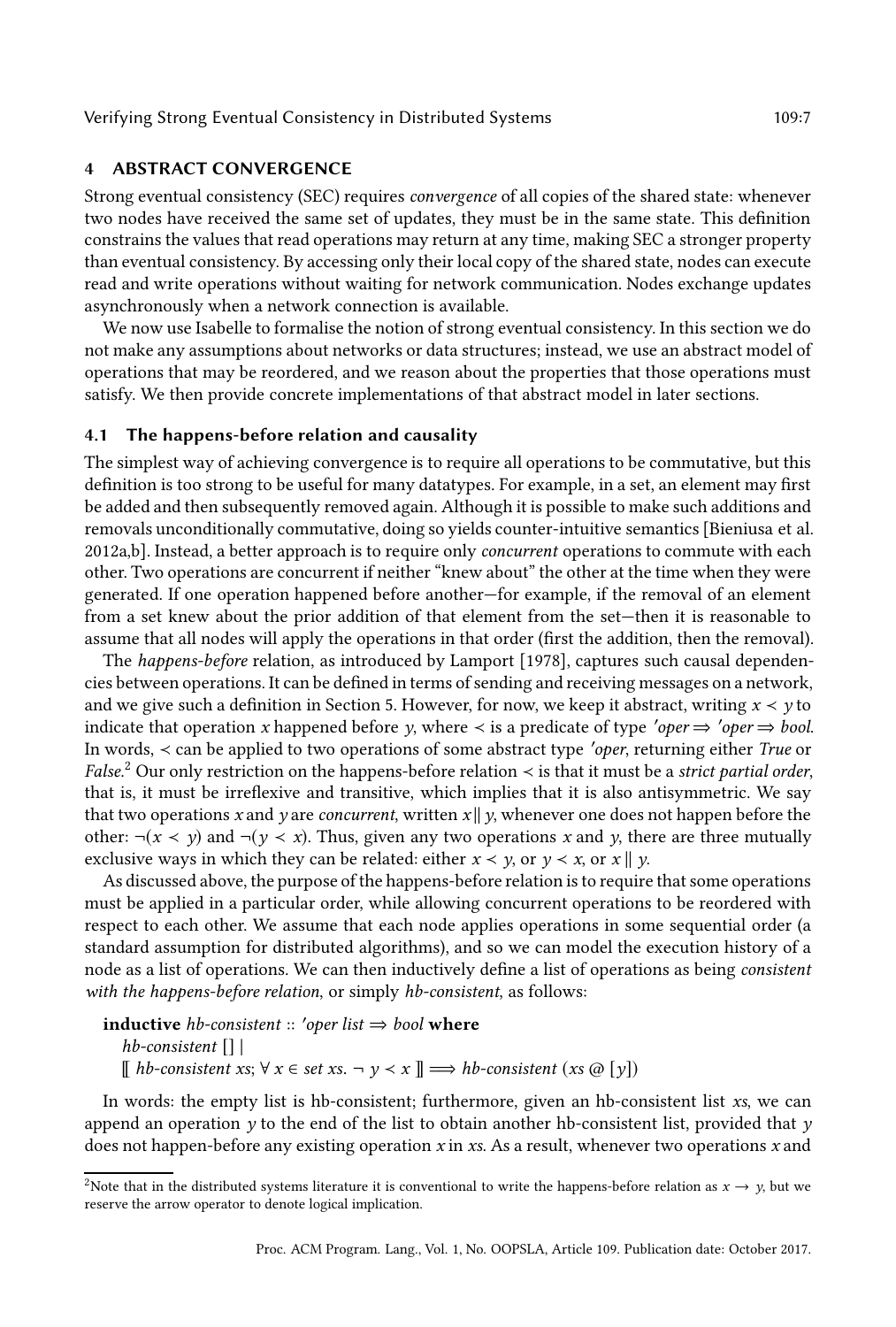109:8 Victor B. F. Gomes, Martin Kleppmann, Dominic P. Mulligan, and Alastair R. Beresford

y appear in a hb-consistent list, and  $x \le y$ , then x must appear before y in the list. However, if  $x \parallel y$ , the operations can appear in the list in either order.

### <span id="page-7-0"></span>4.2 Interpretation of operations

We describe the state of a node using an abstract type variable 'state. To model state changes, we assume the existence of an *interpretation* function of type *interp* :: 'oper  $\Rightarrow$  'state  $\Rightarrow$  'state option, which lifts an operation into a *state transformer*—a function that either maps an old state to a new state, or fails by returning *None*. If x is an operation, we also write  $\langle x \rangle$  for the state transformer obtained by applying  $x$  to the interpretation function.

Concretely, these definitions are captured in Isabelle with the following locale declaration:

locale happens-before = preorder hb-weak hb for  $hb$ -weak :: 'oper  $\Rightarrow$  'oper  $\Rightarrow$  bool and  $hb$  $\overline{oper} \Rightarrow \overline{oper} \Rightarrow \overline{bool} +$ fixes interp  $\therefore$  'oper  $\Rightarrow$  'state  $\Rightarrow$  'state option

The *happens-before* locale extends the *preorder* locale, which is part of Isabelle's standard library and includes various useful lemmas. It fixes two constants: a preorder that we call  $hb$ -weak or  $\leq$ , and a strict partial order that we call hb or ≺. We are only interested in the strict partial order and define  $x \leq y$  to be  $x \leq y \vee x = y$ . Moreover, the locale fixes the interpretation function *interp* as described above, which means that we assume the existence of a function with the given type signature without specifying an implementation.

Given two operations x and  $y$ , we can now define the composition of state transformers: we write  $\langle x \rangle \triangleright \langle y \rangle$  to denote the state transformer that first applies the effect of x to some state, and then applies the effect of y to the result. If either  $\langle x \rangle$  or  $\langle y \rangle$  fails, the combined state transformer also fails. The operator ⊳ is a specialised form of the Kleisli arrow composition, which we define as:

```
definition kleisli :: ('a \Rightarrow 'a option) \Rightarrow ('a \Rightarrow 'a option) \Rightarrow ('a \Rightarrow 'a option) where
   f \triangleright g \equiv \lambda x. f x \not\equiv (\lambda y. g y)
```
Here,  $\geq$  is the *monadic bind* operation, defined on the option type that we are using to implement partial functions. We can now define a function apply-operations that composes an arbitrary list of operations into a state transformer. We first map interp across the list to obtain a state transformer for each operation, and then collectively compose them using the Kleisli arrow composition combinator:

**definition** apply-operations :: 'oper list  $\Rightarrow$  'state  $\Rightarrow$  'state option where apply-operations ops  $\equiv$  foldl (op  $\triangleright$ ) Some (map interp ops)

The result is a state transformer that applies the interpretation of each of the operations in the list, in left-to-right order, to some initial state. If any of the operations fails, the entire composition returns None.

### <span id="page-7-1"></span>4.3 Commutativity and convergence

We say that two operations x and y commute whenever  $\langle x \rangle \triangleright \langle y \rangle = \langle y \rangle \triangleright \langle x \rangle$ , i.e. when we can swap the order of the composition of their interpretations without changing the resulting state transformer. For our purposes, requiring that this property holds for all pairs of operations is too strong. Rather, the commutation property is only required to hold for operations that are concurrent, as captured in the next definition:

**definition** concurrent-ops-commute :: 'oper list  $\Rightarrow$  bool where concurrent-ops-commute  $xs \equiv \forall x y. \{x, y\} \subseteq set xs \longrightarrow x \parallel y \longrightarrow \langle x \rangle \triangleright \langle y \rangle = \langle y \rangle \triangleright \langle x \rangle$ 

Proc. ACM Program. Lang., Vol. 1, No. OOPSLA, Article 109. Publication date: October 2017.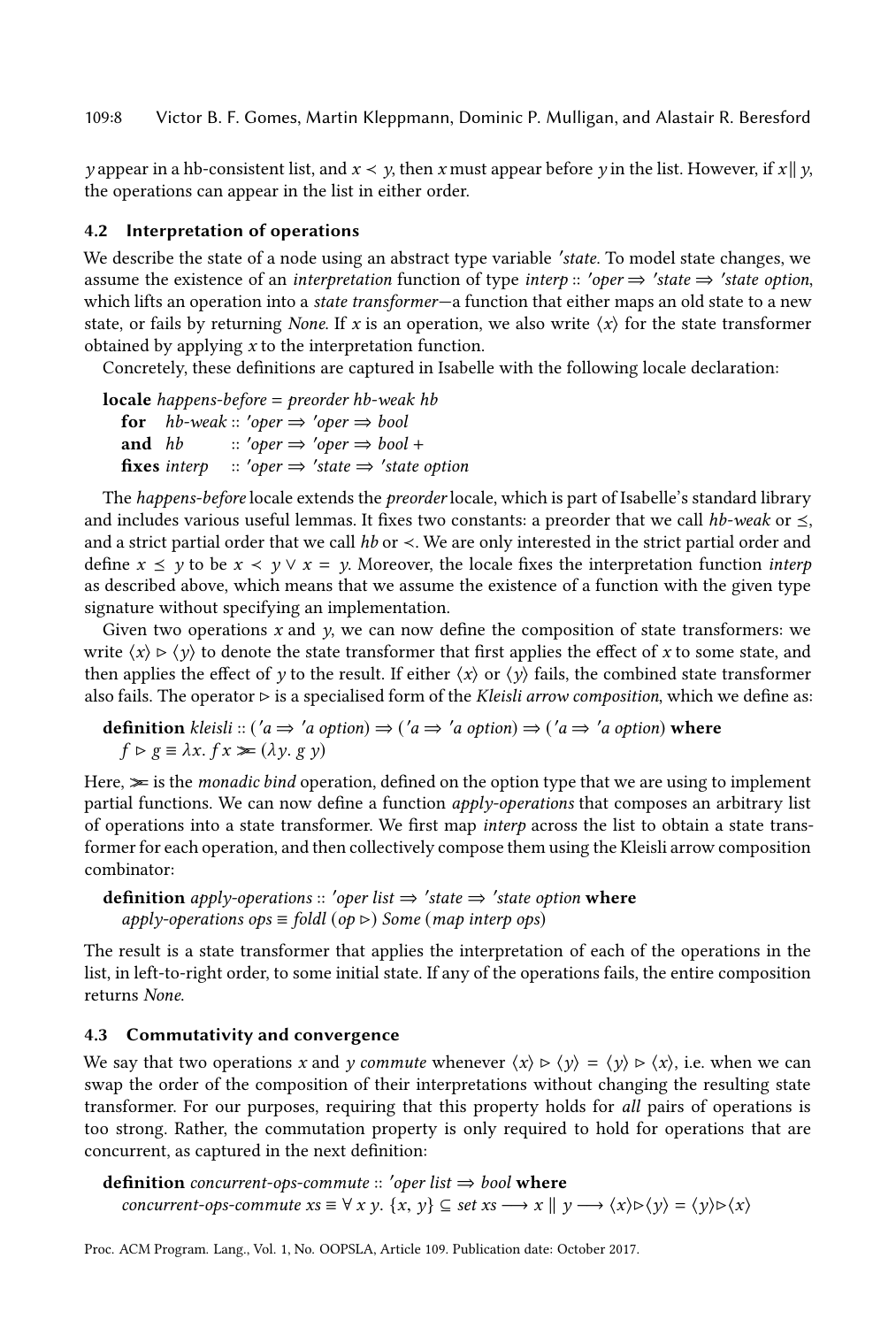Given this definition, we can now state and prove our main theorem, convergence. This theorem states that two hb-consistent lists of distinct operations, which are permutations of each other and in which concurrent operations commute, have the same interpretation:

```
theorem convergence:
  assumes set xs = set ys and concurrent-ops-commute xs and concurrent-ops-commute ys
     and distinct xs and distinct ys and hb-consistent xs and hb-consistent ys
  shows apply-operations xs = apply-operations ys
```
A fully mechanised proof of this theorem can be found in our submission to the Archive of Formal Proofs [\[Gomes et al. 2017](#page-25-3)]. Although this theorem may seem "obvious" at first glance—commutativity allows the operation order to be permuted—it is more subtle than it seems. The difficulty arises because operations may succeed when applied to some state, but fail when applied to another state (for example, attempting to delete an element that does not exist in the state). We find it interesting that it is nevertheless sufficient for the definition of concurrent-ops-commute to be expressed only in terms of the Kleisli arrow composition, and without explicitly referring to the state.

# <span id="page-8-0"></span>4.4 Formalising Strong Eventual Consistency

Besides convergence, another required property of SEC is progress: if one node issues a valid operation, and another node applies that operation, then it must not become stuck in an error state. Although the type signature of the interpretation function allows operations to fail, we need to prove that such a failure never occurs in any hb-consistent network behaviour. We capture this requirement in the strong-eventual-consistency locale:

```
locale strong-eventual-consistency = happens-before +
   fixes op-history :: 'oper list \Rightarrow bool and initial-state :: 'state
   assumes causality: [ [ ] op-history xs ] \implies hb-consistent xs
     and distinctness: \[\] op-history xs \] \implies distinct xs
     and trunc-history: \llbracket op-history(xs@[x]) \rrbracket \Longrightarrow op-history xsand commutativity: \llbracket op-history xs \rrbracket \implies concurrent-ops-commute xs
     and no-failure: \iint op-history(xs@[x]);
                                   apply-operations xs initial-state = Some state
                                                          \mathbb{I} \Longrightarrow \langle x \rangle state \neq None
```
Here, op-history is an abstract predicate describing any valid operation history of some replication algorithm, encapsulating the assumptions of the convergence theorem (concurrent-ops-commute, distinct, and hb-consistent). This locale serves as a concise summary of the properties that we require in order to achieve SEC, and from these assumptions and the theorem above we easily obtain the two safety properties of SEC as theorems:

```
theorem sec-convergence:
  assumes set xs = set ys and op-history xs and op-history ys
  shows apply-operations xs = apply-operations ys
theorem sec-progress:
  assumes op-history xs
  shows apply-operations xs initial-state \neq None
```
Thus, in order to prove SEC for some replication algorithm, we only need to show that the five assumptions of the strong-eventual-consistency locale are satisfied. As we shall see in Section [5,](#page-9-0)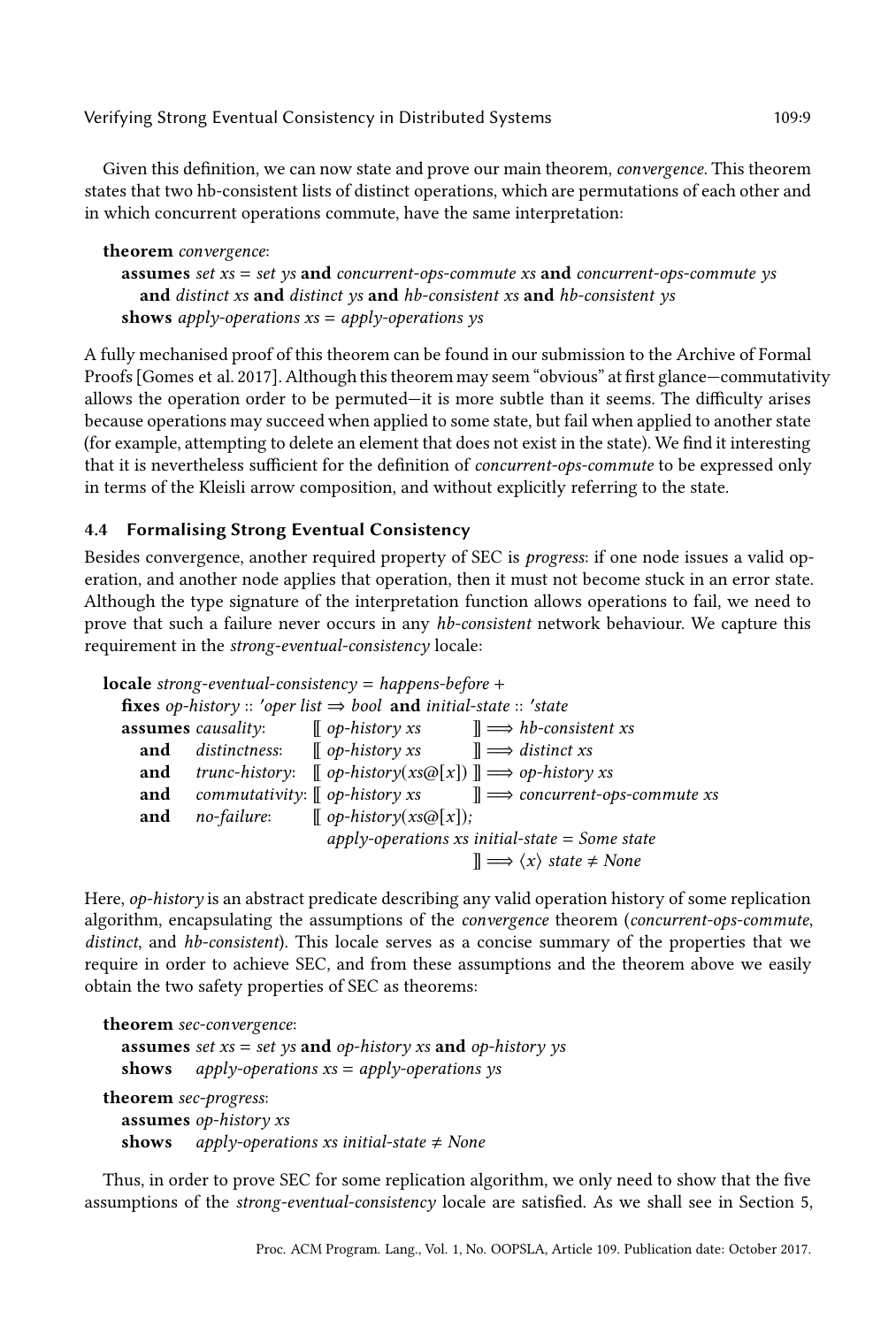109:10 Victor B. F. Gomes, Martin Kleppmann, Dominic P. Mulligan, and Alastair R. Beresford

the first three assumptions are satisfied by our network model, and do not require any algorithmspecific proofs. For individual algorithms we only need to prove the *commutativity* and no-failure properties, and we show how to do this in Sections [6](#page-13-0) and [7.](#page-16-0)

Note that the *trunc-history* assumption requires that every prefix of a valid operation history is also valid. This means that the convergence theorem holds at every step of the execution, not only at some unspecified time in the future ("eventually"), making SEC stronger than eventual consistency.

### <span id="page-9-0"></span>5 AN AXIOMATIC NETWORK MODEL

In this section we develop a formal definition of an asynchronous unreliable causal broadcast network. We choose this model because it satisfies the causal delivery requirements of many operationbased CRDTs [\[Almeida et al. 2015;](#page-24-8) [Baquero et al. 2014\]](#page-24-9). Moreover, it is suitable for use in decentralised settings, as motivated in the introduction, since it does not require waiting for communication with a central server or a quorum of nodes. Stronger consistency models do not have this property [\[Attiya et al. 2015](#page-24-10); [Davidson et al. 1985\]](#page-24-11).

The causal and broadcast aspects of the model are explained in Sections [5.2](#page-10-0) and [5.3.](#page-11-0) The asynchronous aspect means that we make no timing assumptions: messages sent over the network may suffer unbounded delays before they are delivered, nodes may pause their execution for unbounded periods of time, and we require no clock synchronisation. Unreliable means that messages may never arrive at all, and nodes may fail permanently without warning. Networks are known to exhibit these behaviours in practice [\[Bailis and Kingsbury 2014](#page-24-12)], and replication algorithms must tolerate such failures.

This model provides a realistic setting in which we can embed various replication algorithms, and prove that they guarantee SEC in all possible behaviours of the network. But it is also abstract enough to be able to model a wide range of scenarios: for example, if a user makes updates while offline, and the device re-synchronises when it is next online, we can simply model that interaction as very large network delay. Our network model is defined using only six axioms, all of which are standard assumptions when modelling distributed systems, and which are satisfied by many systems in practice. All theorems in this paper are derived from those axioms; in particular, we show that the causal delivery abstraction satisfies the strict partial ordering assumption of hb-consistent (Section [4.1\)](#page-6-1), allowing us to use the convergence theorem in any locales that extend the network.

### 5.1 Modelling a distributed system

We model a distributed system as an unbounded number of communicating nodes. We assume nothing about the communication pattern of nodes—we assume only that each node is uniquely identified by a natural number, and that the flow of execution at each node consists of a finite, totally ordered sequence of execution steps (events). We call that sequence of events at node i the history of that node. For convenience, we assume that every event or execution step is unique within a node's history; this assumption is standard when modelling distributed systems [\[Cachin et al.](#page-24-13) [2011\]](#page-24-13) and can easily be implemented by attaching a sequence number, timestamp, or other unique identifier to each event. This system model can be expressed in Isabelle as follows:

**locale** node-histories  $=$ fixes history ::  $nat \Rightarrow 'a$  list assumes histories-distinct: distinct (history i)

Here, the history of a node i is obtained by using a function fixed by the locale, history. The history is simply a list of events, and each event is modelled as an abstract type variable—here we use 'a. The distinct predicate is an Isabelle/HOL library function that asserts that a list contains no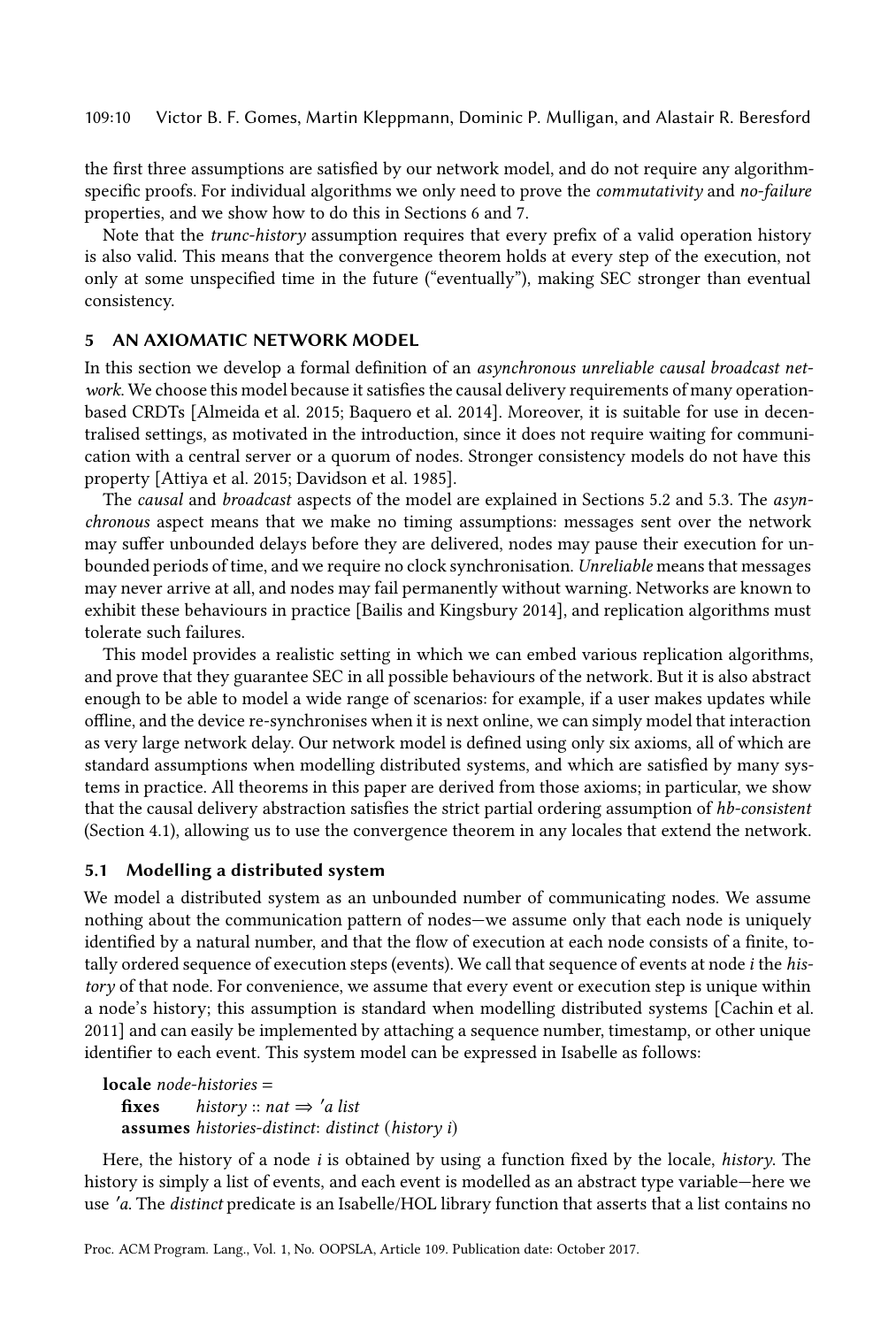duplicate elements. Note that we make no assumption about the number of nodes in the system, which allows us to model systems in which nodes join and leave the network over time. A node that does not exist is simply modelled as an empty list of events.

A node's history is finite, and at the end of a node's history we assume that a node has either failed or successfully terminated. We treat node failure as permanent, and model it by the absence of any further events in its history. This crash-stop abstraction is commonly used by distributed algorithms [\[Cachin et al. 2011\]](#page-24-13).

In the *node-histories* locale we may write  $x\sqsubset^i y$ , which means that event x comes before event y in the history of node *i.* More formally,  $x \sqsubset^i y$  if and only if there exist lists xs, ys, and zs such that  $xs \omega [x] \omega ys \omega [y] \omega zs = history i.$ 

### <span id="page-10-0"></span>5.2 An asynchronous broadcast network

We now extend the *node-histories* locale by defining how nodes can communicate. We specialise ′a to be one of two kinds of event: either broadcast or deliver. (In the conventional distributed systems terminology, a deliver event indicates that a message was received from the network and delivered to the application.) Each event contains a message of some abstract type ′msg:

### datatype 'msg event = Broadcast 'msg | Deliver 'msg

Intuitively, a node can be regarded as a deterministic state machine where each state transition corresponds to a broadcast or deliver event. We assume that users may query the state of any node at any time, and such queries need not be reflected as events, since they neither modify the node state nor send or receive any messages.

A broadcast abstraction is the standard network model for operation-based CRDTs because it best fits the replication pattern: any node can accept writes, and propagate them to the other nodes through broadcast. In practical systems, broadcast abstractions are often implemented as overlay networks on top of unicast TCP links, for example as a fully connected graph (each node is connected to every other node), using a spanning tree protocol, a gossip protocol, or some other network topology. Such protocols have already been studied extensively, for example by [Leitão et al. \[2007](#page-25-5)], so we leave the implementation of the overlay network out of the scope of this paper.

To formally specify the properties of a broadcast network, we define a new locale network containing three axioms that define how broadcast and deliver events may interact. Since network is an extension of *node-histories*, the aforementioned definitions of *history* and  $\Gamma$ <sup>*i*</sup> are available for use in the network axioms:

```
locale network = node-histories history
   for history :: nat \Rightarrow 'msg event list +
   fixes msg-id :: 'msg \Rightarrow 'msgid
   assumes delivery-has-a-cause:
                               \llbracket Deliver m \in set (history i) \rrbracket \implies \exists j. Broadcast m \in set (history j)
      and deliver-locally: \[\ \mathbb{I} Broadcast m \in \mathcal{I} (history i) \]\implies Broadcast m \sqsubset^{i} Deliver m
      and msg-id-unique: \llbracket Broadcast m1 \in set (history i);
                                  Broadcast m2 \in set (history i);
                                  msg-id m1 = msg-id m2 \Box \implies i = j \land m1 = m2
```
The axioms can be understood as follows:

delivery-has-a-cause: If some message m was delivered at some node, then there exists some node on which m was broadcast. With this axiom, we assert that messages are not created "out of thin air" by the network itself, and that the only source of messages are the nodes.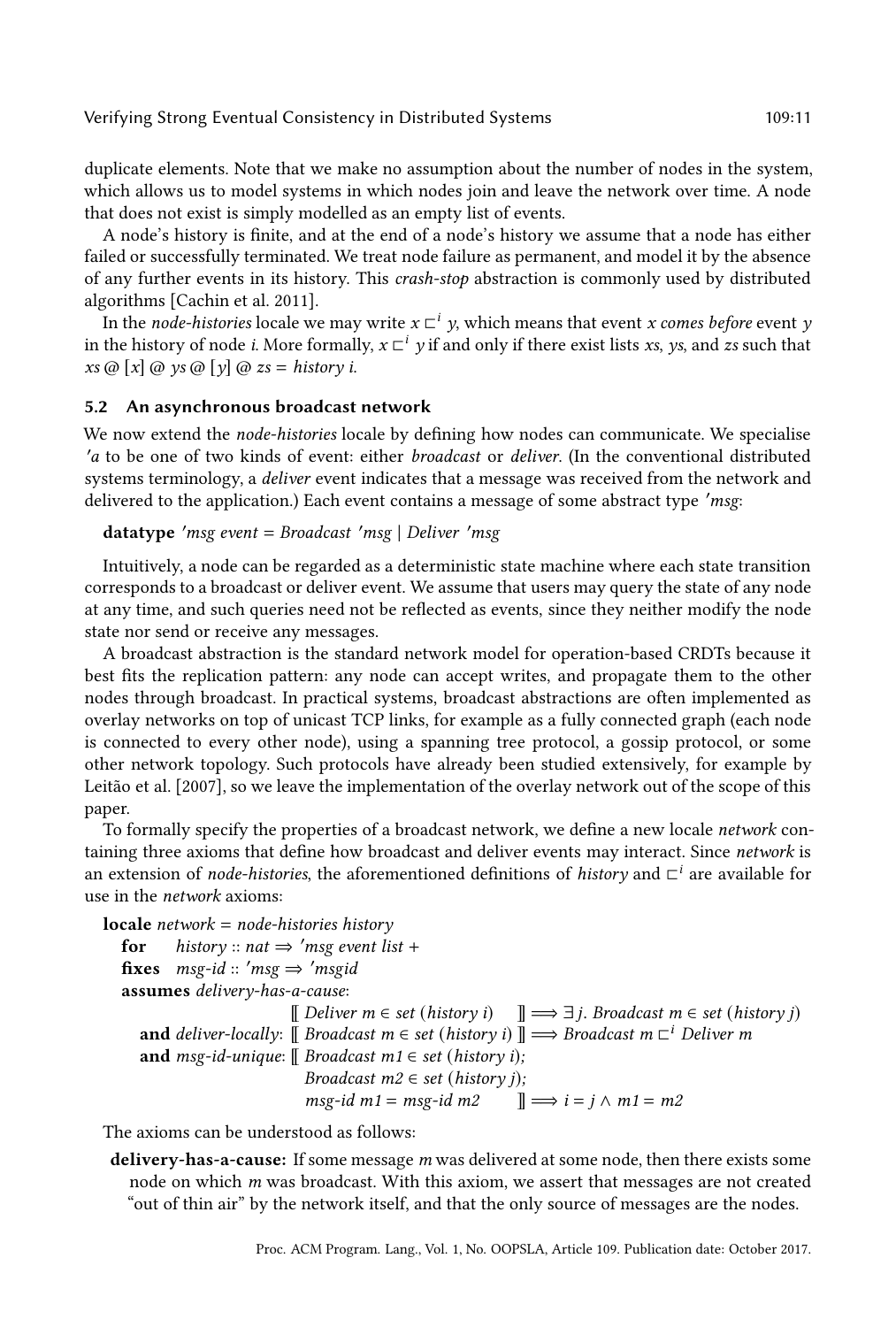#### 109:12 Victor B. F. Gomes, Martin Kleppmann, Dominic P. Mulligan, and Alastair R. Beresford

- deliver-locally: If a node broadcasts some message  $m$ , then the same node must subsequently also deliver  $m$  to itself. Since  $m$  does not actually travel over the network, this local delivery is always possible, even if the network is interrupted. Local delivery may seem redundant, since its effect could also occur in the broadcast event, but it is convenient for algorithms that use the broadcast abstraction [\[Cachin et al. 2011\]](#page-24-13).
- **msg-id-unique:** We do not require the message type 'msg to have any particular structure; we only assume the existence of a function  $msg$ -id::  $'msg \Rightarrow 'msgid$  that maps every message to some globally unique identifier of type 'msgid. We assert this uniqueness by stating that if  $m1$  and  $m2$  are any two messages broadcast by any two nodes, and their msg-ids are the same, then they were in fact broadcast by the same node and the two messages are identical. In practice, these globally unique IDs can by implemented using unique node identifiers, sequence numbers or timestamps.

The network locale also inherits the histories-distinct axiom from its parent locale node-histories. Many other properties that we require can be deduced as lemmas from these axioms. For example, we can prove that for every message that is delivered by some node, there is exactly one broadcast event (on the same or some other node) that created the message. Also, due to the histories-distinct axiom we know that the same message is not delivered more than once to each node—an aspect that can be implemented in practical systems by having each node keep track of message IDs it has received, and suppressing any duplicates.

Note that we make no assumptions about the reliability or the ordering of messages. If one node broadcasts a message, it  $may$  be delivered by other nodes, but we do not state if or when that will happen. Messages may be arbitrarily delayed, reordered, or even lost entirely. It is even acceptable for a node to never deliver any messages besides those it broadcasts itself, modelling a node that is permanently disconnected from the network.

#### <span id="page-11-0"></span>5.3 Causally ordered delivery

As discussed in Section [4.1,](#page-6-1) some replication algorithms require that some operations be applied in a particular order because the later operation has a causal dependency on the earlier one. We previously characterised these dependencies using the happens-before relation ≺, which we required to be a strict partial order, but otherwise kept abstract. In Section [4](#page-6-0) we reasoned about the order of operations, but in a network we work with messages. We will connect operations and messages in Section [5.4;](#page-12-0) for now we will define a particular instance of the ordering relation ≺ on messages, and prove that it satisfies the requirements of a strict partial order.

We do not use physical time (such as UTC) to define the order of messages, since reliance on physical time is often problematic in distributed systems [\[Sheehy 2015\]](#page-26-3). Instead, we say that a message  $m1$  happens before another message  $m2$  if the node that generated  $m2$  "knew about"  $m1$ at the time m2 was generated. More precisely, based on the well-known definition by [Lamport](#page-25-4) [\[1978\]](#page-25-4), we say that  $m1 \lt m2$  if any of the following is true:

- (1)  $m1$  and  $m2$  were broadcast by the same node, and  $m1$  was broadcast before  $m2$ .
- (2) The node that broadcast m2 had delivered m1 before it broadcast m2.
- (3) There exists some operation  $m3$  such that  $m1 < m3$  and  $m3 < m2$ .

This verbal definition translates directly into Isabelle syntax:

inductive hb :: ' $msg \Rightarrow$  ' $msg \Rightarrow$  bool where  $\llbracket$  Broadcast m1  $\sqsubset^i$  Broadcast m2  $\rrbracket \Longrightarrow$  m1 < m2  $\rrbracket$  $\[\ \mathbb{D}$  Deliver m1  $\sqsubset^i$  Broadcast m2  $\]\Longrightarrow$  m1 < m2  $\]$  $\llbracket m1 \prec m2; m2 \prec m3 \rrbracket \Longrightarrow m1 \prec m3$ 

Proc. ACM Program. Lang., Vol. 1, No. OOPSLA, Article 109. Publication date: October 2017.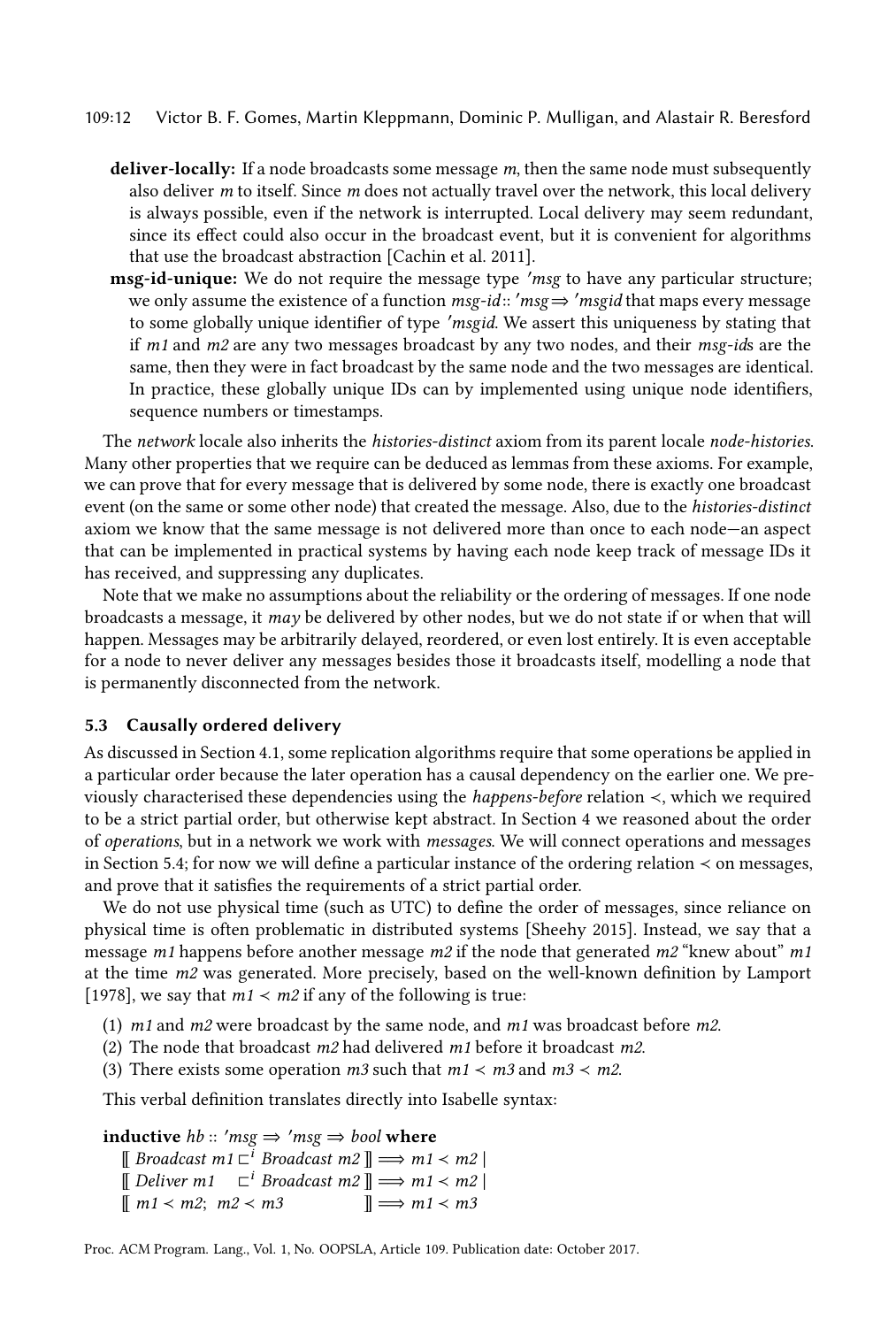Given this definition, we define a restricted variant of our broadcast network model by extending the network locale. In addition to the existing network axioms, we require that if there are any happens-before dependencies between messages, they must be delivered in that order. Concurrent messages may be delivered in any order.

**locale** causal-network = network + assumes causal-delivery: [[ Deliver m2 ∈ set (history i); m1 < m2 ]]  $\implies$  Deliver m1  $\sqsubset$ <sup>i</sup> Deliver m2

The causal-delivery axiom does not strengthen the reliability assumptions of the network: only in the case where some message m2 is delivered, it requires that any causally preceding messages are delivered first. It is still possible for some message never to be delivered. Causal delivery is typically implemented in network protocols using vector timestamps [\[Fidge 1988](#page-25-6); [Raynal and Singhal](#page-26-4) [1996](#page-26-4); [Schwarz and Mattern 1994\]](#page-26-5). As these protocols are widely known and well understood, we elide any further discussion.

### <span id="page-12-0"></span>5.4 Using operations in the network

We can now include the convergence theorem into our network model by further extending the causal-network locale. In the new locale network-with-ops we do not assume any additional axioms; we only specialise the type variable of messages 'msg to be a pair of 'msgid $\times$ 'oper, and we instantiate the *msg-id* function fixed by the *network* locale to be *fst*, i.e., to return the first component ′msgid of the pair. We also assume the existence of an interpretation function (see Section [4.2\)](#page-7-0) and a fixed initial node state:

```
locale network-with-ops = causal-network history fst
   for history :: nat \Rightarrow ('msgid \times 'oper) event list +
   fixes interp :: 'oper \Rightarrow 'state \Rightarrow 'state optionand initial-state :: 'state
```
We have proved that the happens-before relation  $\prec$  defined in the network is a strict partial order, so it meets the requirements of the happens-before locale. The lemmas and definitions of this locale are therefore available to use with the happens-before relation ≺, and we indicate these specialised theorems and definitions by prefixing their names with hb. Moreover, we can prove that the sequence of message deliveries at any node is consistent with ≺, that is, it satisfies the definition of hb-consistent given in Section [4.1](#page-6-1) (note hb-consistent is now prefixed):

# theorem hb.hb-consistent (node-deliver-messages (history i))

where node-deliver-messages is a function that filters the history of events at some node to return only messages that were delivered, in the order they were delivered. Now, whenever a message is delivered at some node, we can take the operation *'oper* from the message, and use its interpretation to update the state at that node. Broadcast events do not change the state, but since every message must be delivered locally at the node where it was broadcast, the state change nevertheless takes effect locally. We can then define the state of some node by using our definition of apply-operations from Section [4.2:](#page-7-0)

# **definition** apply-operations :: ('msgid  $\times$  'oper) event list  $\Rightarrow$  'state option where apply-operations es ≡ hb.apply-operations (node-deliver-messages es) initial-state

So far we have no restriction on the operations that may be broadcast, except that they must be of some type 'oper. This suffices for some replication algorithms, but many have additional requirements regarding the contents of messages that cannot be expressed in Isabelle's type system. As a general-purpose means of describing such requirements, the locale network-with-constrained-ops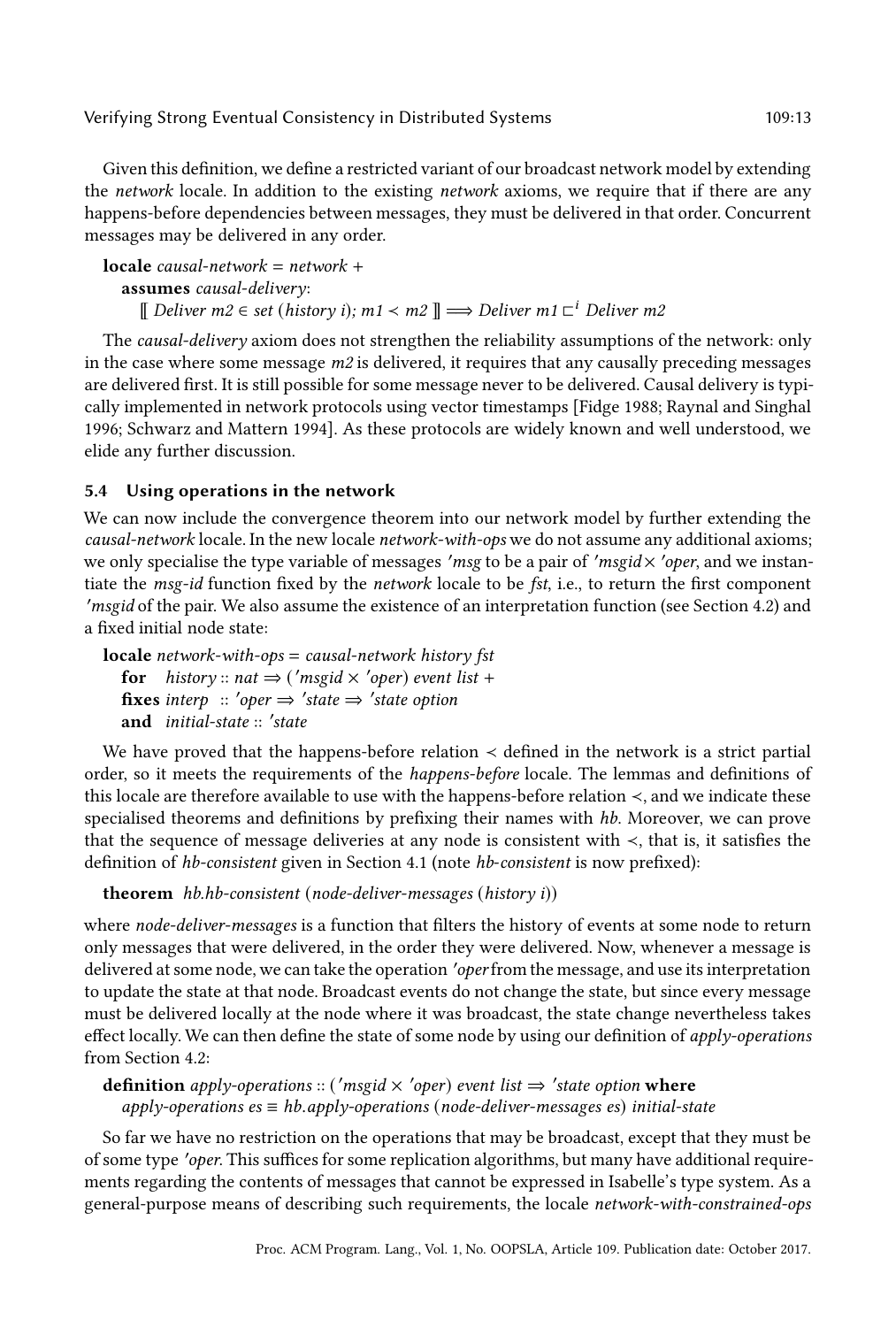109:14 Victor B. F. Gomes, Martin Kleppmann, Dominic P. Mulligan, and Alastair R. Beresford

allows a replication algorithm to define a predicate valid-msg to specify whether a node is allowed to broadcast some message when in a particular state:

**locale** network-with-constrained-ops = network-with-ops + fixes valid-msg :: 'state  $\Rightarrow$  ('msgid  $\times$  'oper)  $\Rightarrow$  bool assumes broadcast-only-valid-msgs:  $\exists$  suf. pre @ [Broadcast m] @ suf = history  $i \Longrightarrow$  $\exists$  state. apply-operations pre = Some state  $\land$  valid-msg state m

broadcast-only-valid-msgs is our final axiom, and it simply requires that if a node broadcasts some message, it must be valid according to the *valid-msg* predicate. Since the choice of messages to broadcast is under the control of the replication algorithm, and the algorithm defines this predicate, this assumption is reasonable.

Although these six axioms are simple and uncontroversial, we believe that the set of axioms could be reduced further by defining some of the aforementioned algorithms (such as vector timestamps for causal delivery, or sequence numbers for message uniqueness) within Isabelle, and proving that the algorithms guarantee the required properties within some weaker network model. However, doing so would lead us too far astray from the goal of proving the strong eventual consistency of CRDTs, so we leave it for future work.

The axioms of network-with-constrained-ops and its superlocales are consistent (in the sense that that we are unable to prove False by assuming the axioms). We demonstrate this fact by building a trivial model of network-with-constrained-ops within Isabelle and showing that it satisfies all of the locale's axioms. We elide these models here.

# <span id="page-13-0"></span>6 REPLICATED GROWABLE ARRAY

The RGA, introduced by [Roh et al. \[2011\]](#page-26-6), is a replicated ordered list (sequence) datatype that supports insert and delete operations. It can be used for collaborative editing of text by representing a string as an ordered list of characters.

The convergence of RGA has been proved by hand in previous work (see Section [8.2\)](#page-21-0); we now present the first (to our knowledge) mechanised proof that RGA satisfies the specification of SEC from Section [4.](#page-6-0) We perform this proof within the causal broadcast model defined in Section [5,](#page-9-0) and without making any assumptions beyond the six aforementioned network axioms. Since the axioms of our network model are easily justified, we have confidence in the correctness of our formalisation. Our proof makes extensive use of the general-purpose framework that we have established in the last two sections.

### 6.1 Specifying insertion and deletion

In an ordered list, each insertion and deletion operation must identify the position at which the modification should take place. In a non-replicated setting, the position is commonly expressed as an index into the list. However, the index of a list element may change if other elements are concurrently inserted or deleted earlier in the list; this is the problem at the heart of Operational Transformation (see Section [8.1\)](#page-20-0). Instead of using indexes, the RGA algorithm assigns a unique, immutable identifier to each list element.

Insertion operations place the new element after an existing list element with a given ID, or at the head of the list if no ID is given. Deletion operations refer to the ID of the list element that is to be deleted. However, it is not safe for a deletion operation to completely remove a list element, because then a concurrent insertion after the deleted element would not be able to locate the insertion position. Instead, the list retains tombstones: a deletion operation merely sets a flag on a list element to mark it as deleted, but the element actually remains in the list. A garbage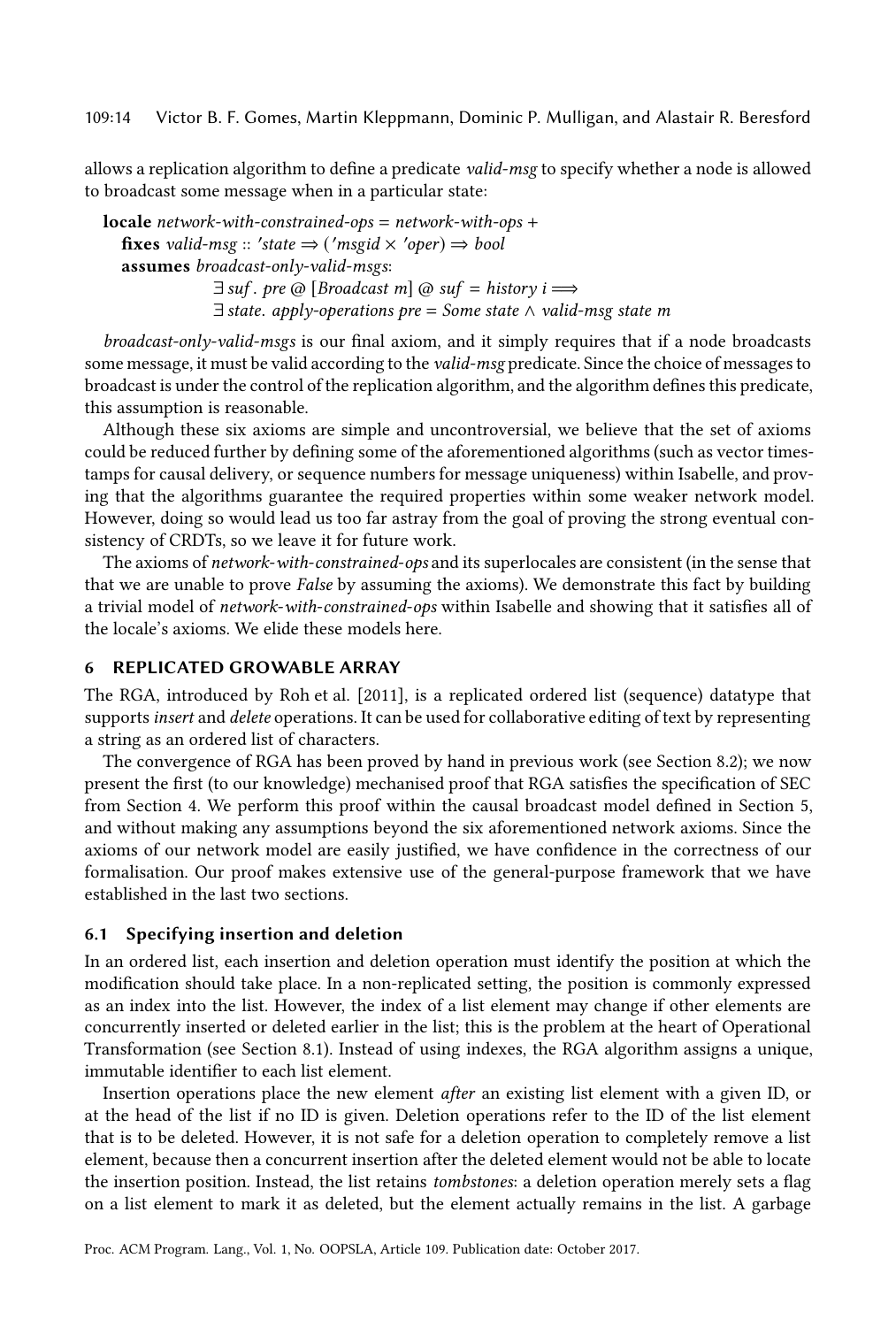collection process can be used to purge tombstones [\[Roh et al.](#page-26-6) [2011](#page-26-6)], but we do not consider it here.

The RGA state at each node is a list of elements. Each element is a triple consisting of the unique ID of the list element (of some type 'id), the value inserted by the application (of some type 'v), and a flag that indicates whether the element has been marked as deleted (of type bool):

# type-synonym ('id, 'v) elt = 'id  $\times$  'v  $\times$  bool

The insert function takes three parameters: the previous state of the list, the new element to insert, and optionally the ID of an existing element after which the new element should be inserted. It returns the list with the new element inserted at the appropriate position, or None on failure, which occurs if there was no existing element with the given ID. The function iterates over the list, and for each list element x, it compares the ID (the first component of the ' $id \times 'v \times bool$  triple, written  $f$ st  $x$ ) to the requested insertion position:

**fun** insert :: ('id::{linorder}, 'v) elt list ⇒ ('id, 'v) elt ⇒ 'id option ⇒ ('id, 'v) elt list option where

insert xs  $e$  None  $=$  Some (insert-body xs e) | insert  $\begin{bmatrix} \cdot & \cdot & \cdot \\ \cdot & \cdot & \cdot \\ \cdot & \cdot & \cdot \end{bmatrix}$ insert (x#xs) e (Some i) = (if fst  $x = i$  then Some (x#insert-body xs e) else insert xs e (Some i)  $\geq (\lambda t. Some(x \# t)))$ 

When the insertion position is found (or, in the case of insertion at the head of the list, immediately), the function *insert-body* is invoked to perform the actual insertion:

fun insert-body :: ('id::{linorder}, 'v) elt list  $\Rightarrow$  ('id, 'v) elt  $\Rightarrow$  ('id, 'v) elt list where insert-body  $\begin{bmatrix} 1 & e \\ e \end{bmatrix}$ insert-body (x#xs)  $e = (if fst x < fst e then e#x#xs else x#insert-body xs e)$ 

In a non-replicated datatype it would be sufficient to insert the new element directly at the position found by the insert function. However, a replicated setting is more difficult, because several nodes may concurrently insert new elements at the same position, and those insertion operations may be processed in a different order by different nodes. In order to ensure that all nodes converge towards the same state (that is, the same order of list elements), we sort any concurrent insertions at the same position in descending order of the inserted elements' IDs. This sorting is implemented in *insert-body* by skipping over any elements with an ID that is greater than that of the newly inserted element (the fst  $x > f$ st e case), and then placing the new element before the first existing element with a lesser ID (the *fst*  $x <$  *fst*  $e$  case).

Note that the type of IDs is specified as 'id::{linorder}, which means that we require the type id to have an associated total (linear) order. linorder is the name of a type class supplied by the Isabelle/HOL library. This annotation is required in order to be able to perform the comparison fst  $x <$  fst e on IDs. To be precise, RGA requires the total order of IDs to be consistent with causality, which can easily be achieved using the logical timestamps defined by [Lamport \[1978\]](#page-25-4).

The delete operation searches for the element with a given ID, and sets its flag to True to mark it as deleted:

**fun** delete :: ('id::{linorder}, 'v) elt list  $\Rightarrow$  'id  $\Rightarrow$  ('id, 'v) elt list option where delete [] i = None | delete  $((i', v, flag) \# xs)$   $i = (if i' = i then Some ((i', v, True) \# xs)$ else delete xs i  $\geq (\lambda t. Some((i', v, flag) \# t)))$ 

Note that the operations presented here are deliberately inefficient in order to make them easier to reason about. One can see our implementations of insert-body, insert, and delete as functional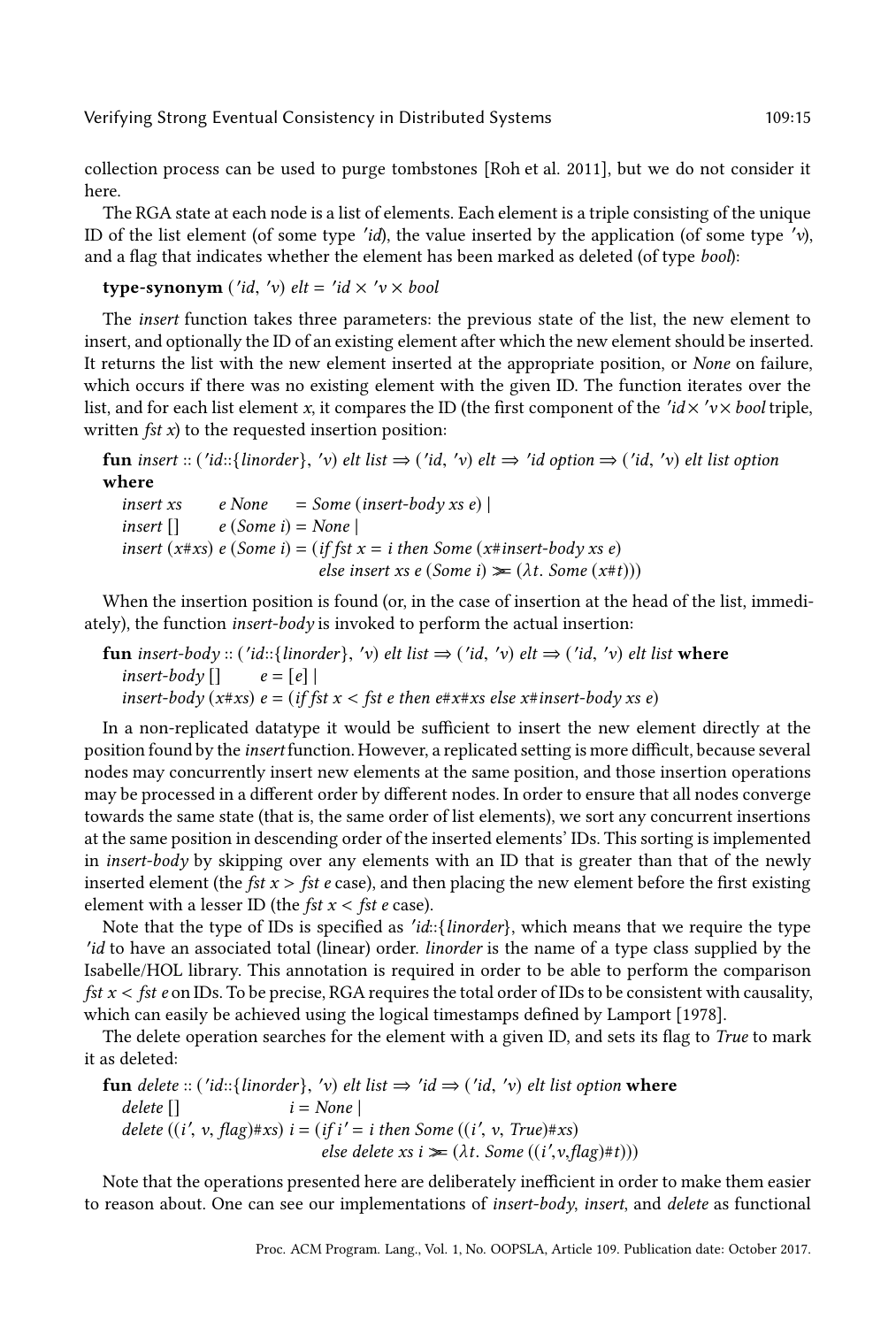109:16 Victor B. F. Gomes, Martin Kleppmann, Dominic P. Mulligan, and Alastair R. Beresford

specifications for RGAs, which could be optimised into more efficient algorithms using data refinement, if desired.

# 6.2 Commutativity of insertion and deletion

Recall from Section [4.3](#page-7-1) that in order to prove the convergence theorem we need to show that for the datatype in question, all its concurrent operations commute. It is straightforward to demonstrate that delete always commutes with itself, on concurrent and non-concurrent operations alike:

lemma delete-commutes: delete xs i1  $\blacktriangleright$  ( $\lambda$ ys. delete ys i2) = delete xs i2  $\blacktriangleright$  ( $\lambda$ ys. delete ys i1)

It is a little more complex to demonstrate that two insert operations commute. Let e1 and e2 be the two new list elements being inserted, each of which is a ' $id \times 'v \times bool$  triple. Further, let i1 :: 'id option be the position after which e1 should be inserted (either None for the head of the list, or *Some i* where *i* is the ID of an existing list element), and similarly let *i2* be the position after which e2 should be inserted. Then the two insertions commute only under certain assumptions:

lemma insert-commutes: assumes fst e1  $\neq$  fst e2 and  $i1 = None \lor i1 \neq Some (fst e2)$ and  $i2 = None \lor i2 \neq Some (fst \text{ } e1)$ shows insert xs e1 i1  $\geq (\lambda ys.$  insert ys e2 i2) = insert xs e2 i2  $\geq (\lambda ys.$  insert ys e1 i1)

That is, *i1* cannot refer to the ID of e2 and vice versa, and the IDs of the two insertions must be distinct. We prove later that these assumptions are indeed satisfied for all concurrent operations. Finally, *delete* commutes with *insert* whenever the element to be deleted is not the same as the element to be inserted:

lemma insert-delete-commute: assumes  $i2 \neq fst e$ shows insert xs e i1  $\geq (\lambda ys)$ . delete ys i2) = delete xs i2  $\geq (\lambda ys)$ . insert ys e i1)

### 6.3 Embedding RGA in the network model

In order to obtain a proof of the strong eventual consistency of RGA, we embed the insertion and deletion operations in the network model of Section [5.](#page-9-0) We first define a datatype for operations (which are sent across the network in messages), and an interpretation function as introduced in Section [4.2:](#page-7-0)

 $\textbf{datatype}$  ('id, 'v) operation = Insert ('id, 'v) elt 'id option | Delete 'id

fun interpret-opers :: ('id::linorder, 'v) operation  $\Rightarrow$  ('id, 'v) elt list  $\Rightarrow$  ('id, 'v) elt list option where interpret-opers (Insert e n)  $xs = insert xs e n$ 

interpret-opers (Delete n)  $xs =$  delete xs n

As discussed above, the validity of operations depends on some assumptions: IDs of insertion operations must be unique, and whenever an insertion or deletion operation refers to an existing list element, that element must exist. As introduced in Section [5.4,](#page-12-0) we can describe these requirements by using a predicate to specify what messages a node is allowed to broadcast when in a particular state:

Proc. ACM Program. Lang., Vol. 1, No. OOPSLA, Article 109. Publication date: October 2017.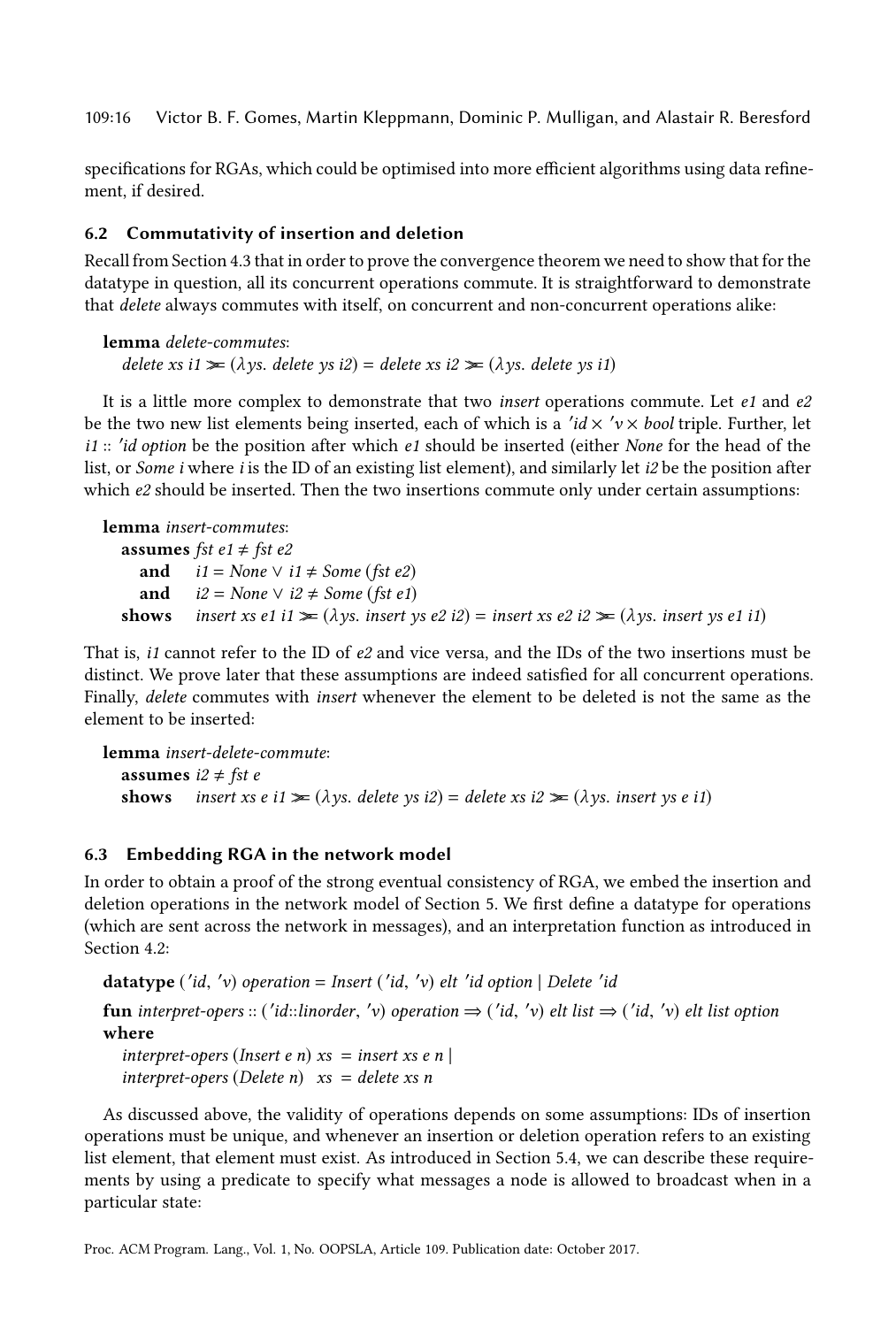**definition** valid-rga-msg :: ('id, 'v) elt list  $\Rightarrow$  'id  $\times$  ('id::linorder, 'v) operation  $\Rightarrow$  bool where valid-rga-msg list msg  $\equiv$  case msg of  $(i, Insert \, e \, None \rightarrow \mathit{fst} \, e = i)$  $(i, Insert\ e(Some pos)) \Rightarrow \text{fst}\ e = i \land pos \in set \ (\text{map}\ \text{fst}\ \text{list})$  $(i, Delete \qquad pos) \Rightarrow \qquad pos \in set (map fat list)$ 

We can now define RGA by extending network-with-constrained-ops. The interpretation function is instantiated with interpret-opers, the initial state with the empty list  $[]$ , and the validity predicate with valid-rga-msg:

**locale**  $rga = network-with-constrained-ops - interpret-opers$  [] valid-rga-msg

Within this locale, we prove that whenever an insertion or deletion operation  $op2$  references an existing list element, there is always a prior insertion operation  $op1$  that created the element being referenced:

lemma allowed-insert:

assumes *Broadcast* (*Insert e n*)  $\in$  *set* (*history i*) shows  $n = None \vee (\exists e' n'. n = Some (fst e') \wedge )$ Deliver (Insert e' n')  $\sqsubset$ <sup>i</sup> Broadcast (Insert e n))

lemma allowed-delete:

assumes *Broadcast* (*Delete x*) ∈ *set* (*history i*) shows ∃ ' v b. Deliver (Insert  $(x, v, b)$  n' $) \sqsubset^{i}$  Broadcast (Delete x)

Since the network ensures causally ordered delivery, all nodes must deliver the insertion op1 before the dependent operation op2. Hence we show that in all cases where operations do not commute, one operation happens before another. Conversely, whenever operations are concurrent, we show that they commute:

theorem concurrent-operations-commute: shows hb.concurrent-ops-commute (node-deliver-messages (history i))

Furthermore, although the type signature of the interpretation function allows an operation to fail by returning None, we can prove that this failure case is never reached in any execution of the network:

theorem apply-operations-never-fails: shows hb.apply-operations (node-deliver-messages (history i))  $\neq$  None

It is now easy to show that the rga locale satisfies all of the requirements of the abstract specification strong-eventual-consistency (Section [4.4\)](#page-8-0), which demonstrates formally that RGA provides SEC.

### <span id="page-16-0"></span>7 TWO OTHER CRDTS: COUNTER AND SET

To demonstrate that our proof framework provides reusable components that significantly simplify SEC proofs for new algorithms, we show proofs for two other well-known operation-based CRDTs: the Observed-Remove Set (ORSet) and the Increment-Decrement Counter as described by [Shapiro et al. \[2011a\]](#page-26-2). These proofs build upon the abstract convergence theorem and the network model of Sections [4](#page-6-0) and [5,](#page-9-0) and reuse some of the proof techniques developed in the formalisation of RGA in Section [6.](#page-13-0)

As these proofs leverage the framework's machinery and proof techniques, we were able to develop them very quickly: the counter was proved correct in a matter of minutes, and the specification and correctness proof of the ORSet was done in about four hours by one of the authors, an Isabelle novice who had never used any proof assistant software prior to the start of this project.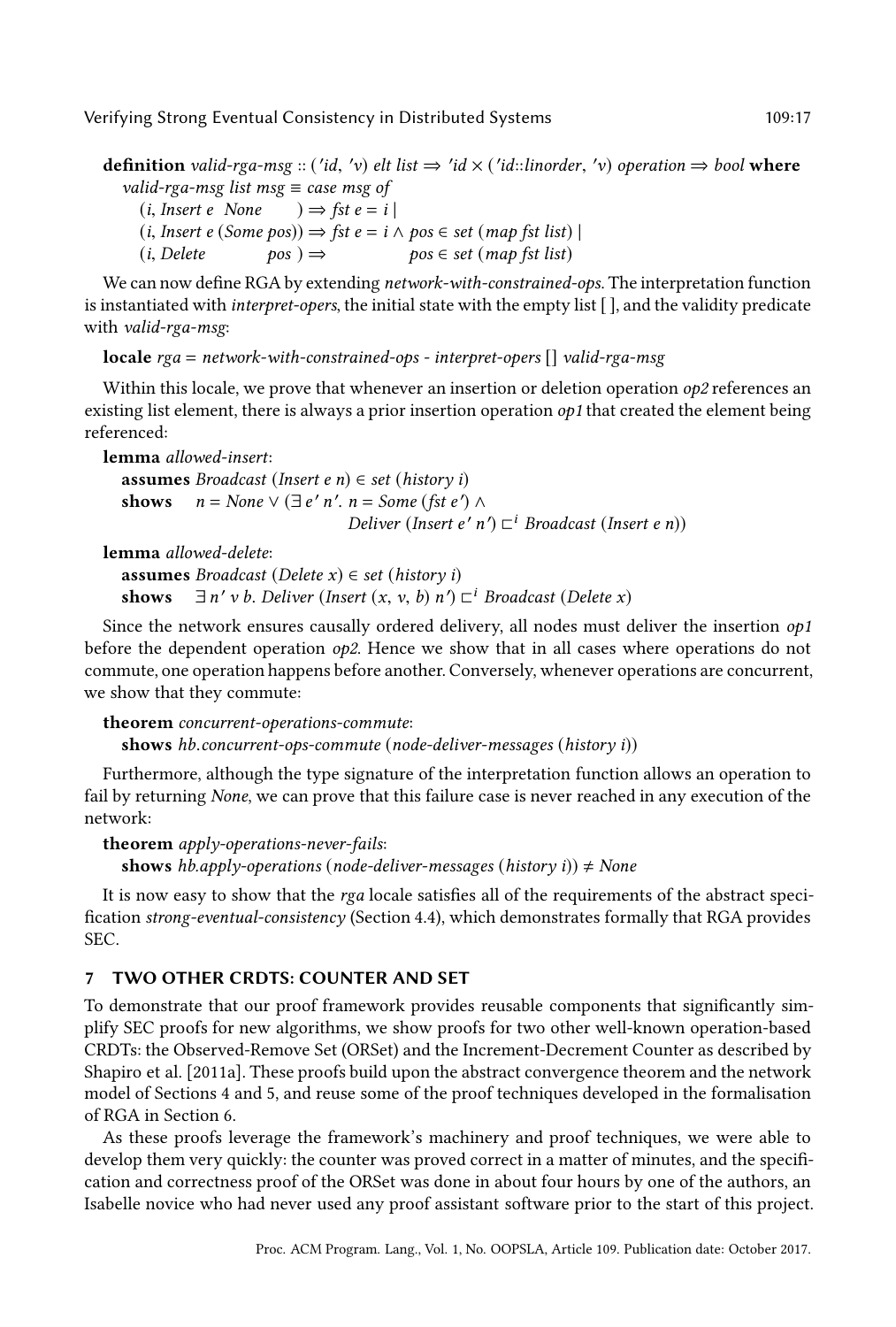109:18 Victor B. F. Gomes, Martin Kleppmann, Dominic P. Mulligan, and Alastair R. Beresford

Although these anecdotes do not constitute a formal evaluation of ease of use, we take them as being an encouraging sign.

### 7.1 Increment-Decrement Counter

The Increment-Decrement Counter is perhaps the simplest CRDT, and a paradigmatic example of a replicated data structure with commutative operations. As the name suggests, the data structure supports two operations: *increment* and *decrement* which respectively increment and decrement a shared integer counter:

datatype operation = Increment | Decrement

The interpretation function for these two operations is straightforward:

fun counter-op :: operation  $\Rightarrow$  int  $\Rightarrow$  int option where counter-op Increment  $x = Some(x + 1)$ counter-op Decrement  $x = Some(x - 1)$ 

Note that the operations do not fail on under- or overflow, as they are defined on a type of unbounded (mathematical) integers. We could also have implemented the counter using fixed-size integers—e.g. signed 32- or 64-bit machine words—with wrap-around on overflow, which would not have impacted the proofs. Showing commutativity of the operations is an easy exercise in applying Isabelle's proof automation:

```
lemma counter-op x ⊳ counter-op y = counter-op y ⊳ counter-op x
```
Unlike more complex CRDTs such as RGA, the operations of the increment-decrement counter commute unconditionally. As a result, this CRDT converges in any asynchronous broadcast network, without requiring causally ordered delivery. For simplicity, we define *counter* as a simple extension of our existing *network-with-ops* locale. We need only specify the interpretation function and the initial state 0:

```
locale counter = network-with-ops - counter-op \theta
```
It is then straightforward to prove that counter is a sublocale of strong-eventual-consistency (see Section [4.4\)](#page-8-0), from which we obtain concrete convergence and progress theorems for the counter CRDT.

### 7.2 Observed-Remove Set

The Observed-Remove Set (ORSet) is a well-known CRDT for implementing replicated sets, supporting two operations: *adding* and *removing* arbitrary elements in the set. It has mostly been studied in its state-based formulation [\[Bieniusa et al. 2012a](#page-24-6)[,b](#page-24-7); [Brown et al. 2014;](#page-24-2) [Zeller et al. 2014\]](#page-27-3), but here we use the operation-based formulation as described by [Shapiro et al. \[2011a\]](#page-26-2). The name derives from the fact that the algorithm "observes" the state of a node when removing an element from the set, as explained below.

We start by defining the two possible operations of the datatype:

datatype ('id, 'a) operation = Add 'id 'a | Rem ('id set) 'a

Here, 'id is an abstract type of message identifiers, and the type variable 'a represents the type of values that the application wishes to add to the set. When an element  $e$  is added to the set, the operation  $Add$  i e is tagged with a unique identifier i in order to distinguish it from other operations that may concurrently add the same element  $e$  to the set. When an element  $e$  is removed from the set, the operation Rem is e contains a set of identifiers is, identifying all of the additions of that element that causally happened-before the removal.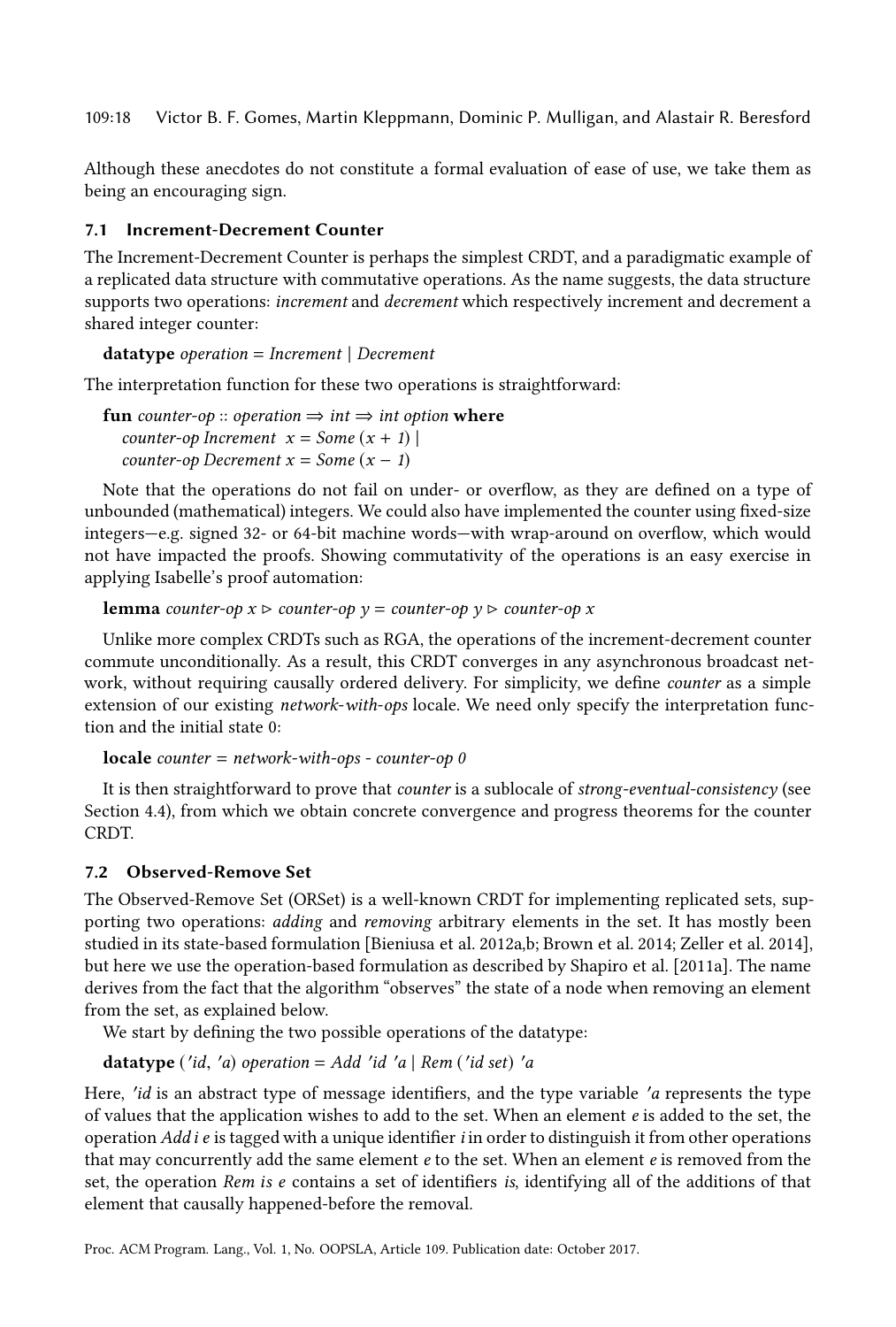The state maintained at each node is a function that maps each element 'a to the set of identifiers of operations that have added that element:

# **type-synonym** ('id, 'a) state = 'a  $\Rightarrow$  'id set

We consider an element 'a to be a member of the ORSet if the set of addition identifiers is nonempty. The initial state of a node—the empty ORSet—is then simply  $\lambda x$ . {}, i.e. the function that maps every possible element 'a to the empty set of identifiers {}.

When interpreting an *Add* operation, we must add the identifier of that operation to the node state. When interpreting a Rem operation, we must update the node state to remove all causally prior Add identifiers. If there are no concurrent additions of the same element, this has the effect of making the set of identifiers for that element empty, and thus considering the element as no longer being in the set. We express this as follows:

definition op-elem :: ('id, 'a) operation  $\Rightarrow$  'a where op-elem oper  $\equiv$  case oper of Add i e  $\Rightarrow$  e | Rem is e  $\Rightarrow$  e

**definition** interpret-op :: ('id, 'a) operation  $\Rightarrow$  ('id, 'a) state  $\Rightarrow$  ('id, 'a) state option where interpret-op oper state ≡

let before  $=$  state (op-elem oper); after = case oper of Add i e  $\Rightarrow$  before ∪ {i} | *Rem* is  $e$   $\Rightarrow$  *before*  $-$  *is* in Some (state  $((op\text{-}elem\;oper) := after))$ 

Here, state((op-elem oper) := after) is Isabelle's syntax for pointwise function update. A remove operation effectively undoes the prior additions of that element of the set, while leaving any concurrent or later additions of the same element unaffected. When an element  $e$  is concurrently added and removed, the identifier of the addition operation will not be in the identifier set of the removal operation. As a result, the final state after interpreting these two operations will contain the element e.

As the last part of specifying ORSet, we must require that Add and Rem use identifiers correctly. We require the identifier of Add operations to be globally unique, which we can express by making it equal to the unique ID of the message containing the operation (Section [5.2\)](#page-10-0). A Rem operation must contain the set of addition identifiers in the node state at the moment when the Rem operation was issued. We express these constraints using the following valid-behaviours predicate:

**definition** valid-behaviours :: ('id, 'a) state  $\Rightarrow$  'id  $\times$  ('id, 'a) operation  $\Rightarrow$  bool where valid-behaviours state msg ≡ case msg of  $(i, Add \, j \, e) \Rightarrow i = j$  $(i, Rem is e) \Rightarrow is = state e$ 

To prove that ORSet satisfies the specification of strong eventual consistency, we follow the same pattern as before. We first define a locale orset that extends network-with-constrained-ops:

**locale** orset = network-with-constrained-ops - interpret-op  $(\lambda x. \{\})$  valid-behaviours

Recall the requirements of the strong-eventual-consistency specification (Section [4.4\)](#page-8-0). Firstly, we must show that *apply-operations* never fails, which is easy in this case, since the interpretation function never returns None:

```
theorem apply-operations-never-fails:
  shows hb.apply-operations (node-deliver-messages (history i)) \neq None
```
Secondly, we must show that concurrent operations commute. Isabelle's proof automation can easily verify that two addition operations commute unconditionally, as do two removal operations: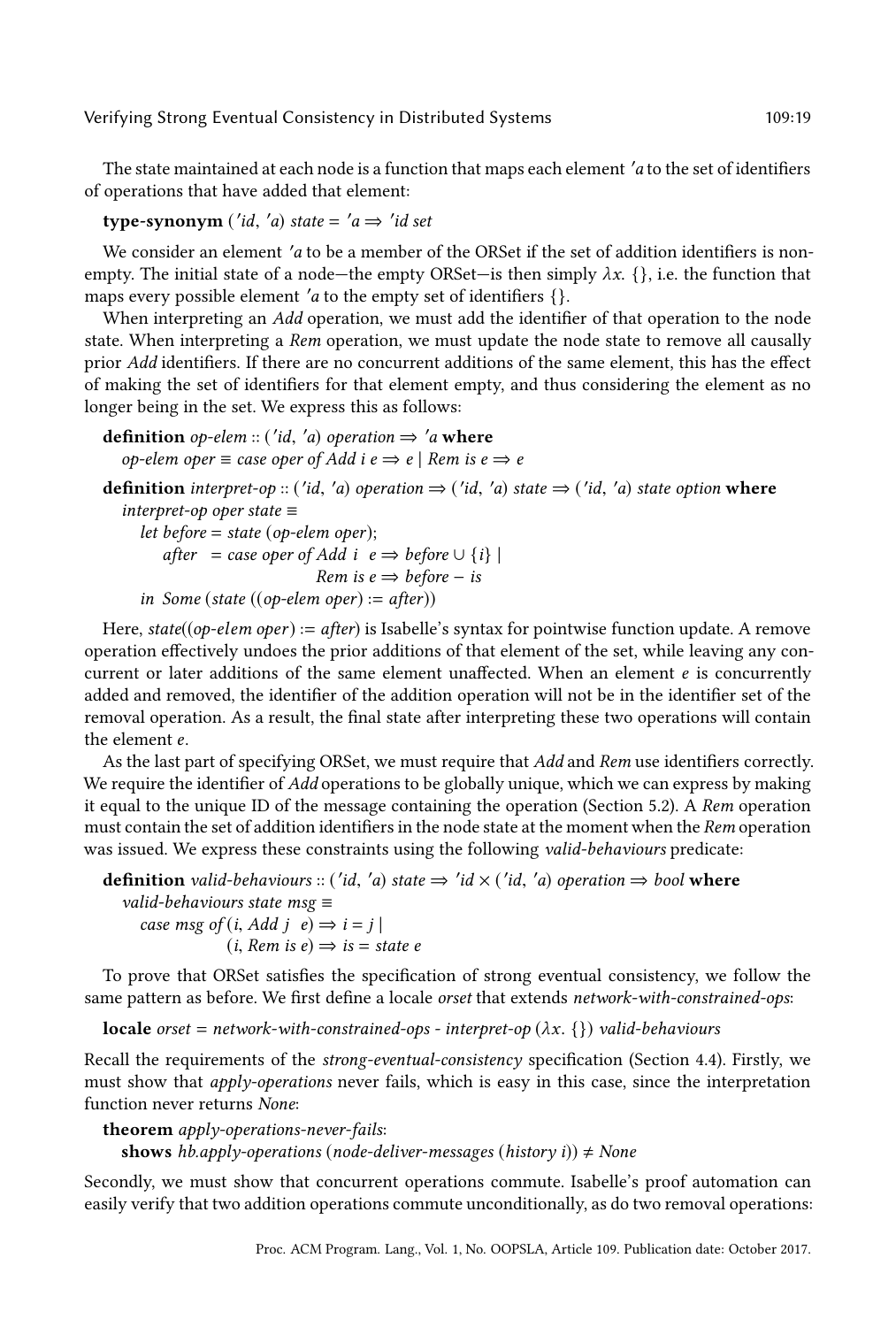109:20 Victor B. F. Gomes, Martin Kleppmann, Dominic P. Mulligan, and Alastair R. Beresford

lemma add-add-commute: shows  $\langle Add \text{ i1 } e1 \rangle \triangleright \langle Add \text{ i2 } e2 \rangle = \langle Add \text{ i2 } e2 \rangle \triangleright \langle Add \text{ i1 } e1 \rangle$ lemma rem-rem-commute: shows  $\langle Rem\ i1\ e1\rangle \rhd \langle Rem\ i2\ e2\rangle = \langle Rem\ i2\ e2\rangle \rhd \langle Rem\ i1\ e1\rangle$ 

However, add and remove operations commute only if the identifier of the addition is not one of the identifiers affected by the removal:

```
lemma add-rem-commute:
    assumes i \notin is
    shows \langle Add \text{ i } e1 \rangle \rhd \langle Rem \text{ is } e2 \rangle = \langle Rem \text{ is } e2 \rangle \rhd \langle Add \text{ i } e1 \rangle
```
Proving that the assumption  $i \notin \mathcal{B}$  is holds for all concurrent Add and Rem operations is a bit more laborious. We define *added-ids* to be the identifiers of all *Add* operations in a list of delivery events, even if those elements are subsequently removed. Then we prove that the set of identifiers in the node state is a subset of added-ids (since Add operations only ever add identifiers to the node state, and Rem operations only ever remove identifiers):

```
lemma apply-operations-added-ids:
  assumes ∃ suf. pre @ suf = history iand apply-operations pre = Some stateshows state e \subseteq set (added-ids pre e)
```
From this lemma, we deduce that when an Add and a Rem operation are concurrent, the identifier of the Add cannot be in the set of identifiers removed by Rem:

lemma concurrent-add-remove-independent:

```
assumes (Add \, i \, e1) \parallel (Rem \, is \, e2)and Add i e1 \in set (node-deliver-messages (history j))
  and Rem is e2 \in set (node-deliver-messages (history j))
shows i \notin is
```
Now that we have proved that the assumption of add-rem-commute holds for all concurrent operations, we can deduce that all concurrent operations commute:

theorem concurrent-operations-commute: shows hb.concurrent-ops-commute (node-deliver-messages (history i))

Having proved apply-operations-never-fails and concurrent-operations-commute, we can now immediately prove that orset is a sublocale of strong-eventual-consistency, using the familiar proof pattern from the other CRDTs. This proof produces concrete convergence and progress theorems for the ORSet.

## <span id="page-19-0"></span>8 RELATED WORK

In a system where different nodes may concurrently perform updates without coordinating with each other, strong eventual consistency requires a conflict resolution algorithm to reconcile concurrent updates. In some cases, a trivial algorithm is used, for example:

User-defined conflict resolution: Some systems store all conflicting versions of the data, and either leave it for manual resolution by a user, or invoke a user-defined merge function. However, manual resolution is an unacceptable burden for the user in many applications, and defining merge functions in application code is error-prone; for example, [DeCandia et al.](#page-25-7) [\[2007\]](#page-25-7) describe a shopping cart anomaly at Amazon that arose due to poor conflict resolution.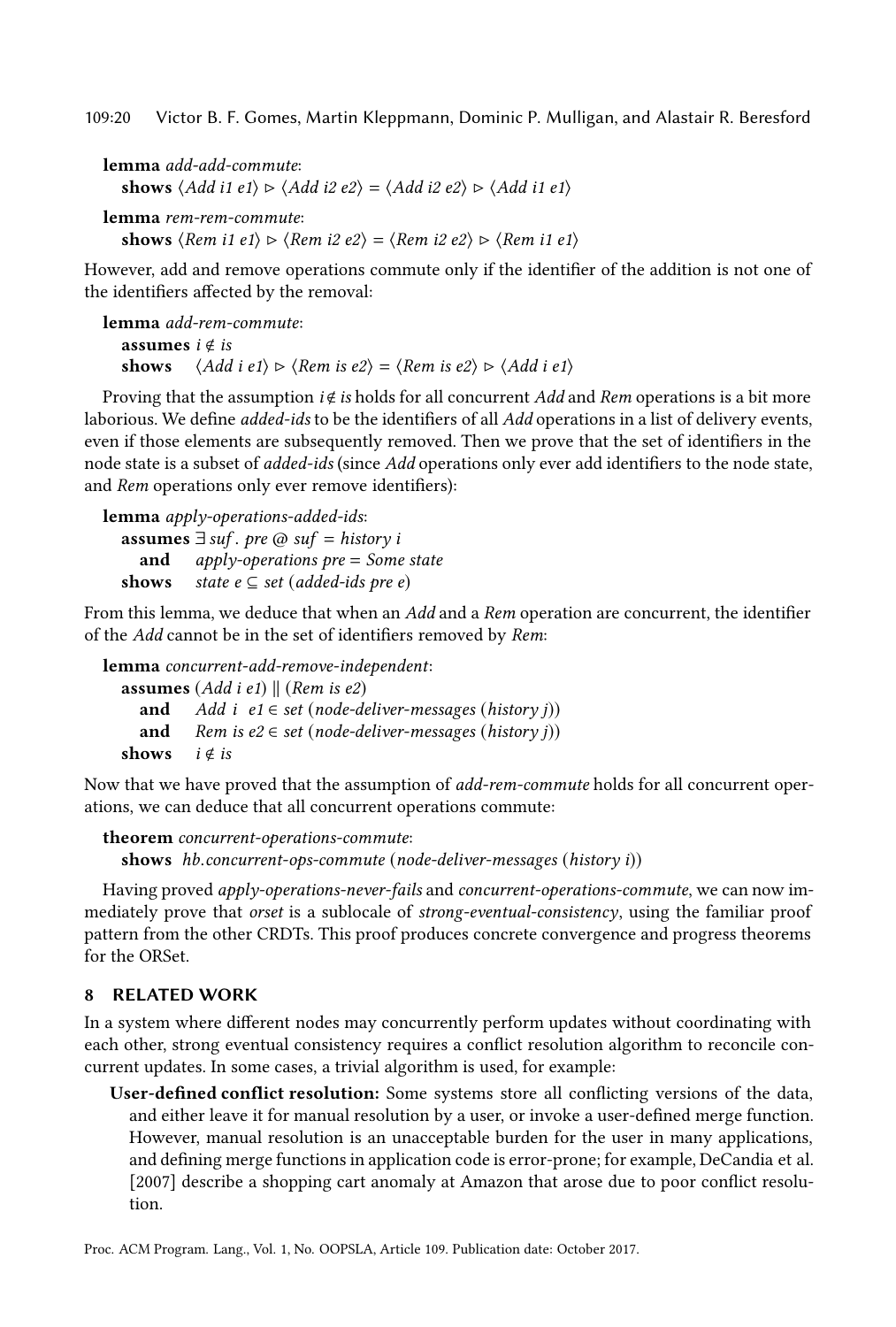Last write wins (LWW): Each version of the data structure is assigned a unique timestamp. When there is a conflict, the system picks the version with the highest timestamp and discards other versions. Apache Cassandra takes this approach, for example [\[Kingsbury 2013\]](#page-25-0). Although LWW achieves convergence, it does so at the cost of losing user input, which is often unacceptable.

However, there are also algorithms that achieve convergence automatically, without discarding updates. In Section [8.1](#page-20-0) we summarise two main lines of work, CRDTs and OT, which have the same fundamental goal of conflict resolution and convergence, but which take different approaches towards achieving it. In Section [8.2](#page-21-0) we discuss existing work on formal verification of those algorithms.

### <span id="page-20-0"></span>8.1 Operational Transformation (OT) and Conflict-free Replicated Data Types (CRDTs)

Algorithms for achieving strong eventual consistency have been studied extensively in the context of collaborative editing and groupware. The operational transformation (OT) approach was developed to allow several users to concurrently modify a document, applying edits immediately to their local copy, propagating them asynchronously to other users, and automatically resolving any conflicts such that all nodes converge towards the same state.

OT algorithms for text documents include dOPT [\[Ellis and Gibbs 1989\]](#page-25-8), Jupiter [\[Nichols et al.](#page-26-7) [1995](#page-26-7)], adOPTed [\[Ressel et al. 1996](#page-26-8)], GOT [\[Sun et al. 1998](#page-27-4)], GOTO [\[Sun and Ellis 1998\]](#page-27-5), SOCT2 [\[Suleiman et al. 1997,](#page-26-9) [1998\]](#page-26-10), SOCT3/4 [\[Vidot et al. 2000\]](#page-27-6), IMOR [\[Imine et al. 2003\]](#page-25-1), SDT [\[Li and Li](#page-25-9) [2004,](#page-25-9) [2008](#page-25-10)], and TTF [\[Oster et al. 2006a\]](#page-26-11). The approach has also been generalised to other data structures such as XML trees [\[Davis et al. 2002;](#page-24-14) [Ignat and Norrie 2003;](#page-25-11) [Jungnickel and Herb 2015\]](#page-25-12) and vector graphics documents [\[Sun and Chen 2002](#page-26-12)].

Many OT algorithms assume that operations are sequenced through a central server and delivered to all clients in the same order. This design was originally pioneered by the Jupiter system [\[Nichols et al. 1995\]](#page-26-7) and is now used by all widely-deployed OT-based collaboration systems, including Google Docs [\[Day-Richter 2010\]](#page-24-3), Microsoft Word Online, Etherpad [\[AppJet, Inc. 2011\]](#page-24-15), Google Wave/Apache Wave [\[Wang et al. 2015](#page-27-7)], and Novell Vibe [\[Spiewak 2010\]](#page-26-13).

OT algorithms track the version of the document in which each operation applies, and if an operation needs to be applied to a later document version (because another, concurrent operation has already been applied), the operation must be transformed. [Ressel et al. \[1996](#page-26-8)] introduced two properties that the OT transformation function must satisfy, which are known as  $TP_1$  and  $TP_2$ .

Given two concurrent operations x and y that modify the same initial state,  $TP_1$  requires that  $y$  can be transformed into an operation  $y'$  that performs an equivalent modification on a state where x has already been applied, and vice versa, such that  $x \circ y' = y \circ x'$ . Systems that sequence operations through a central server need only satisfy  $TP_1$  because each client only needs to reorder its operations with respect to the server's operation sequence.

However, as discussed in the introduction, we are interested in replication algorithms for decentralised systems without any central server. If there are three concurrent operations  $x$ ,  $y$ , and  $z$  that modify the same initial state, and those operations can be applied in any order,  $TP_1$  does not suffice, and the  $TP_2$  property must also be satisfied.  $TP_2$  requires that if transformations of  $x$  and  $y$  are applied in either order, the same transformation of  $z$  can be applied to the result:  $x \circ y' \circ z' = y \circ x' \circ z'$ . Since transformed operations may be different from original operations, this property demands much more than just commutativity, making it difficult to implement correctly. We show in Section [8.2](#page-21-0) how almost all OT algorithms have failed to satisfy  $TP_2$ .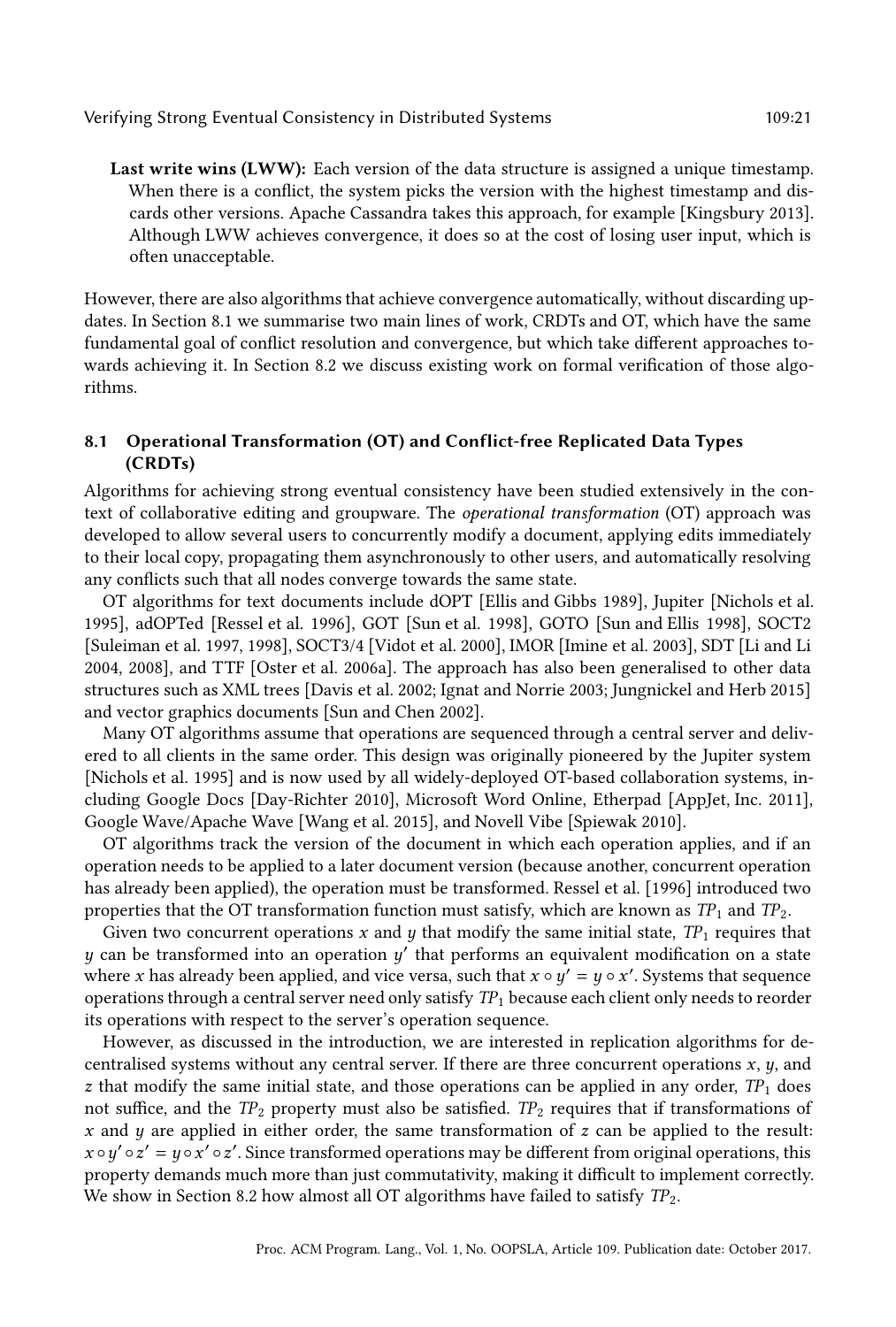109:22 Victor B. F. Gomes, Martin Kleppmann, Dominic P. Mulligan, and Alastair R. Beresford

Instead, conflict-free replicated data types (CRDTs) have been developed to achieve SEC in decentralised systems. As we have noted, CRDTs make operations commutative by design by attaching additional metadata to the data structure. To propagate changes between nodes, a CRDT either captures every update as an operation and broadcasts it to other nodes (an operation-based CRDT), or periodically broadcasts its entire node state (a state-based CRDT). Operation-based CRDTs require operations to commute; state-based CRDTs require a merge function over a join-semilattice, allowing two states to be combined such that the result reflects changes made in both nodes [\[Shapiro et al. 2011a](#page-26-2)[,b](#page-26-0)]. State-based CRDTs have been deployed commercially in the Riak database [\[Brown et al. 2014\]](#page-24-2), but in this work we focus on operation-based algorithms, because all known CRDTs for text editing and ordered lists are operation-based.

As with OT, several CRDTs for text documents have been developed, including RGA [\[Roh et al.](#page-26-6) [2011\]](#page-26-6), Treedoc [\[Preguiça et al. 2009](#page-26-14)], WOOT [\[Oster et al. 2006b\]](#page-26-15), Logoot [\[Weiss et al. 2010\]](#page-27-8), and LSEQ [\[Nédelec et al. 2016](#page-26-16), [2013\]](#page-26-17). Other datatypes include registers and counters [\[Shapiro et al.](#page-26-2) [2011a](#page-26-2)[,b\]](#page-26-0), maps [\[Baquero et al. 2016\]](#page-24-16), sets [\[Bieniusa et al. 2012a](#page-24-6)[,b](#page-24-7)], XML [\[Martin et al. 2010\]](#page-25-13), and JSON trees [\[Kleppmann and Beresford 2017\]](#page-25-14). Cloud types [\[Burckhardt et al. 2012](#page-24-17)] have similarities to CRDTs, using a relational data model.

#### <span id="page-21-0"></span>8.2 Formal verification

The history of algorithms for achieving convergence in a distributed setting has been fraught with difficulty. Informal reasoning has repeatedly produced approaches that fail to converge in certain scenarios, and even several formal "proofs" later turned out to be false, as explained below. For OT, as described in Section [8.1,](#page-20-0) convergence in this setting requires satisfying the  $TP_1$  and  $TP_2$ properties. While  $TP_1$  has proved to be readily achievable in practice, and all the aforementioned widely-deployed OT systems rely on it, the  $TP_2$  property has been a significant source of problems.

The original peer-reviewed publications of dOPT, adOPTed, IMOR, SOCT2, and SDT all claimed that their transformation functions satisfied  $TP_2$ , but those claims were subsequently shown to be false by giving counter-examples [\[Imine et al. 2003](#page-25-1), [2006;](#page-25-2) [Oster et al. 2005\]](#page-26-1). In the case of dOPT and adOPTed, the  $TP_2$  claim had originally been asserted without proof. In the case of SOCT2 and SDT, there were hand-written "proofs" that later turned out to be incorrect. For IMOR and SOCT2, there had even been machine-checked "proofs" [\[Imine et al. 2003\]](#page-25-1), but [Oster et al. \[2005\]](#page-26-1) showed that they were also invalid because they had made incorrect assumptions.

[Randolph et al. \[2015](#page-26-18)] have even shown that in the classic formulation of OT it is impossible to achieve  $TP_2$ . To our knowledge, TTF is at present the only  $TP_2$ -claiming OT algorithm for which no counter-example is known, and it circumvents the impossibility result of [Randolph et al. \[2015\]](#page-26-18) by using a different formulation of the transformation [\[Levien 2016;](#page-25-15) [Oster et al. 2006a](#page-26-11)].

Formal proofs of the  $TP_1$  property have been more successful: [Sinchuk et al. \[2016\]](#page-26-19) use Coq to verify that their algorithm satisfies  $TP_1$ , and [Jungnickel and Herb \[2015](#page-25-12)] use Isabelle/HOL for the same purpose. For CRDTs, the only machine-checked verification of which we are aware is an Isabelle formalisation of state-based sets, registers, and counters by [Zeller et al. \[2014](#page-27-3)]; this work does not consider any list datatypes or any operation-based CRDTs.

The convergence of the RGA CRDT for ordered lists, which we study in this paper, has previously been demonstrated in handwritten proofs [\[Attiya et al. 2016;](#page-24-4) [Kleppmann and Beresford](#page-25-14) [2017;](#page-25-14) [Roh et al. 2009](#page-26-20)]. Although we have no reason to doubt the correctness of those proofs, the historic experience with  $TP_2$  makes us wary of claims whose assumptions and reasoning process have not been checked rigorously. Other authors have also pointed out that handwritten proofs are laborious and difficult to check by hand [\[Li and Li 2008](#page-25-10), [2005\]](#page-25-16).

To our knowledge, our work is the first mechanised proof of operation-based CRDTs in general,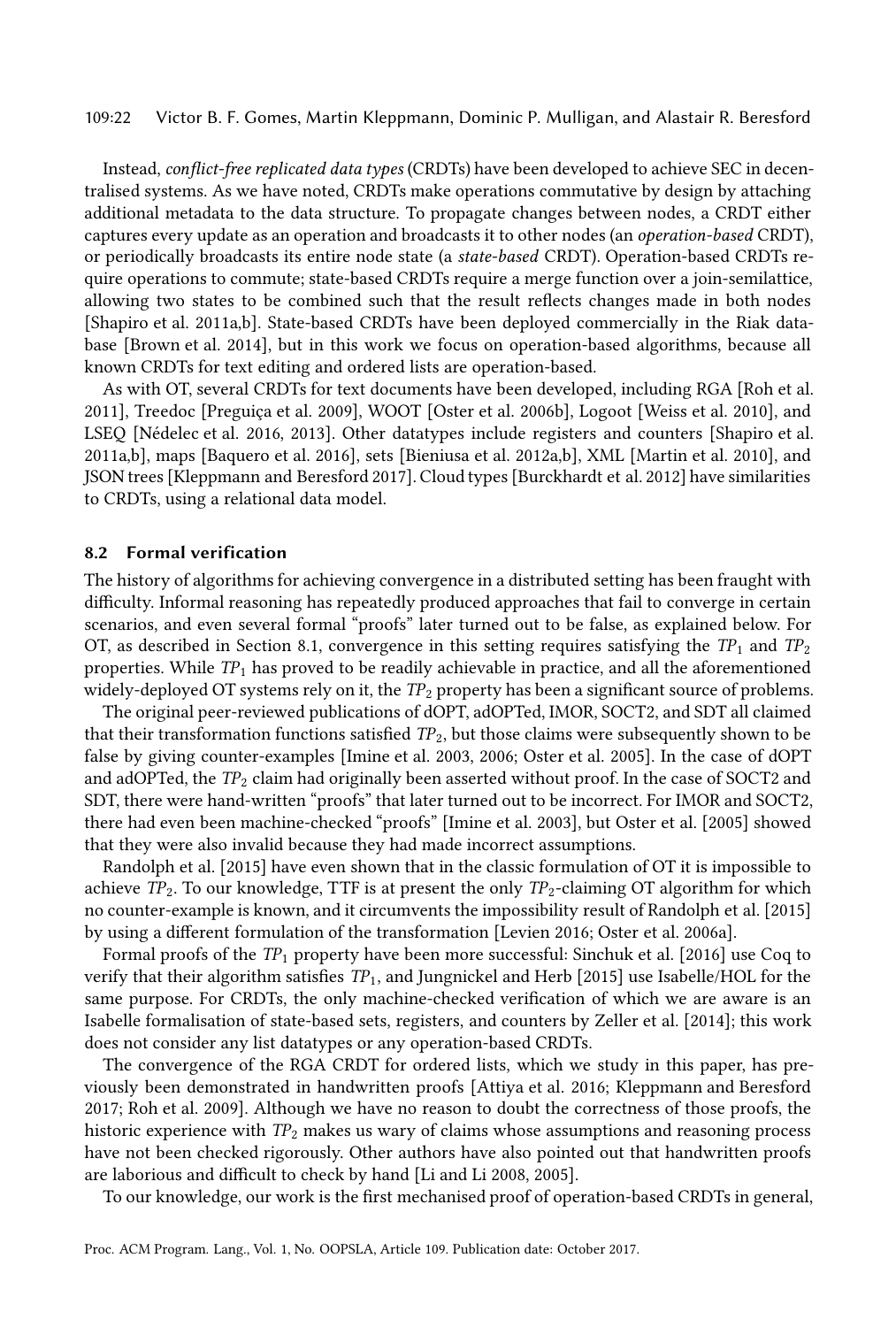and of any ordered list CRDT in particular. As [Oster et al. \[2005\]](#page-26-1) have demonstrated, machinechecked proofs are not immune to errors that are due to false assumptions. To avoid this trap, we prove not only the commutativity of operations (which is subject to certain assumptions), but also that those assumptions are guaranteed to hold in all behaviours of our network model. The network model in turn is specified by a small set of axioms that are not specific to any particular CRDT, and whose correctness can be robustly defended (see Section [5\)](#page-9-0).

[Burckhardt et al. \[2014\]](#page-24-18) present a framework for specifying and reasoning about replicated datatypes, but do not support mechanised proofs at present, and use different techniques to those described in this paper.

More generally, applying verification techniques to distributed systems is an active area of research. Interactive theorem provers [Charron-Bost et al. 2011; Debrat and Merz 2012; Wilcox et al. 2015], model checkers [Azmy et al. 2016; Johnson et al. 2004], and formal specification tools [Andriamiarina et al. 2014; Tounsi et al. 2013, 2016] have all been adopted for the verification and specification of distributed systems, algorithms, and protocols. Interestingly, recent empirical work [Fonseca et al. 2017] has found that several verified distributed systems contain critical bugs that can cause runtime crashes or the return of incorrect results to clients—violating the supposed guarantees offered by their correctness theorems. A common cause of these bugs is a mismatch between the assumptions made when verifying the system and the guarantees offered by the underlying network, libraries, and operating system infrastructure upon which they are built. We see this as compelling evidence that verifying distributed systems starting from a model of the network and building up, as we do in this work, is a robust approach to distributed systems verification.

#### 9 DISCUSSION

The convergence proofs for all of our CRDT implementations follow the same structure. First we define the type of local state at each node, and the types of operations that may be invoked to modify the state. When one node invokes an operation, it is broadcast to other nodes using our network model, implemented as a specialisation of the network-with-(constrained-)ops locale. An interpretation function is called whenever a message containing an operation is delivered to a node, and it transforms that node's local state to incorporate the operation. To demonstrate convergence, we must show that all operations commute with themselves and with each other, subject to certain assumptions. Next, we must prove that those assumptions are always satisfied by any concurrent operations in the network. Finally, a CRDT must demonstrate that applying an operation never fails, provided that the operation was constructed according to the definition of the algorithm.

When these proof obligations have been met, we are able to conclude that the algorithm satisfies our abstract specification strong-eventual-consistency, from which we obtain convergence and progress theorems for the replicated datatype. The abstract specification is independent of any particular network model or replication algorithm, and we assert that it constitutes a general but precise definition of strong eventual consistency. As this recurring pattern demonstrates, we have not only isolated reusable lemmas and models of networks, but also a proof strategy that algorithm designers can use to obtain a convergence theorem for their operation-based CRDT.

Over half of our development—the network model, convergence proof, and lemmas—is independent of any particular CRDT and is reusable in future proofs. In particular, we use: around 620 lines for our network model, around 380 lines for the abstract convergence proof, 775 lines for the RGA proof, around 270 lines for the ORSet proof, and around 55 lines for the Counter proof. Additional shared code consists of around 170 lines of source. Definitions and proofs of correctness for our three CRDT implementations are pleasingly short: all three are shown to be convergent in fewer than 800 lines of source, using the proof strategy described above.

Lastly, all three of our CRDT implementations are "executable" in the sense that we can use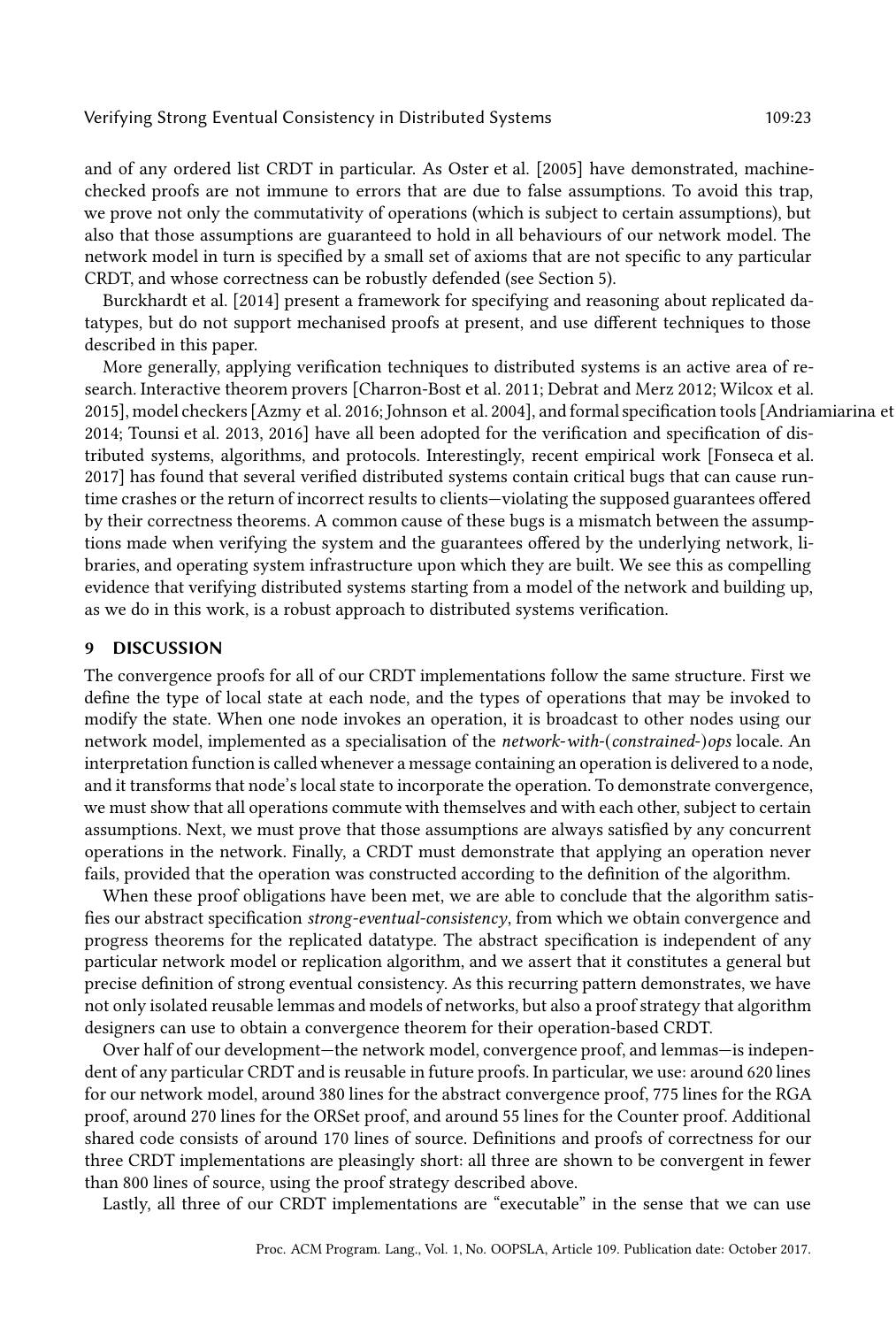109:24 Victor B. F. Gomes, Martin Kleppmann, Dominic P. Mulligan, and Alastair R. Beresford

Isabelle's code generation mechanism to obtain OCaml (or Scala, SML, and Haskell) implementations from our definitions [Haftmann and Nipkow 2010]. We have run an extraction of one of our CRDTs—the counter—on a simple network of  $n$  nodes, communicating over TCP links between machines. The purpose of this extraction is to demonstrate that we have not used any uncomputable functions in our Isabelle definitions. We leave a detailed empirical evaluation of the algorithms, such as tests of their performance and fault tolerance, for future work.

### 10 CONCLUSION

In this paper we adopted a "foundational" approach to proving the correctness of a class of SEC algorithms: Conflict-free Replicated Datatypes (CRDTs). In our work, we made no axiomatic assumptions related to any individual algorithm; instead, we constructed a formal, realistic model of a computer network that may delay, drop, or reorder messages sent between computers—a model well known within the distributed systems community, with defensible axioms. In addition, we isolated a formal specification of SEC, and showed that any algorithm that meets the preconditions of this specification must converge. Our network model, the SEC specification, and a library of lemmas form a framework with which one can prove convergence for concrete CRDT implementations.

As a case study in applying our framework, we formalised three operation-based CRDTs—the Replicated Growable Array, the Observed-Remove Set, and an increment-decrement Counter. For each algorithm we proved that its assumptions are satisfied in all possible network behaviours, and that it satisfies the preconditions of our abstract SEC specification, obtaining a guarantee that each of our three CRDT implementations converge. Moreover, these convergence theorems were obtained using only a thin layer of CRDT-specific code, using a fixed pattern of proof in all three cases. Since informal reasoning about convergent replication algorithms has been shown to difficult and error-prone, as exemplified by various failed proofs (Section [8.2\)](#page-21-0) and the "a bit of a mystery" RGA [\[Attiya et al. 2016\]](#page-24-4), we believe that this formal verification is particularly important.

Our work has been motivated by the desire to support a wider range of strong eventual consistency algorithms in distributed systems. Operational Transformation algorithms based on the  $TP_1$ property alone are widely used in systems such as Google Docs (see Section [8.2\)](#page-21-0), but these algorithms require clients to communicate all changes via a single central server. On the other hand, state-based CRDTs are used in systems such as Riak. Both of these approaches are limiting. In the case of Operational Transformation, the requirement for a central server increases the risk of faults, and prevents direct collaboration between devices via local wireless network connections. In the case of state-based CRDTs, efficient algorithms to support complex data structures such as ordered lists are yet to be found. Consequently, our approach provides the groundwork for a new generation of applications that use truly distributed strong eventual consistency algorithms, including robust, collaborative applications working on complex data structures in a peer-to-peer setting, something which is likely to become increasingly important in a world where mobile devices are becoming increasingly prevalent.

Although we have focussed on operation-based algorithms in this work, we speculate that our framework is also amenable to formalising Operational Transformation algorithms and state-based CRDTs. We also speculate that our framework could be used to demonstrate the equivalence of classes of strong eventual consistency algorithms. We leave this to future work.

### ACKNOWLEDGMENTS

The authors wish to acknowledge the support of the EPSRC "REMS: Rigorous Engineering for Mainstream Systems" programme grant (EP/K008528), the EPSRC "Interdisciplinary Centre for Finding, Understanding and Countering Crime in the Cloud" grant (EP/M020320), and The Boeing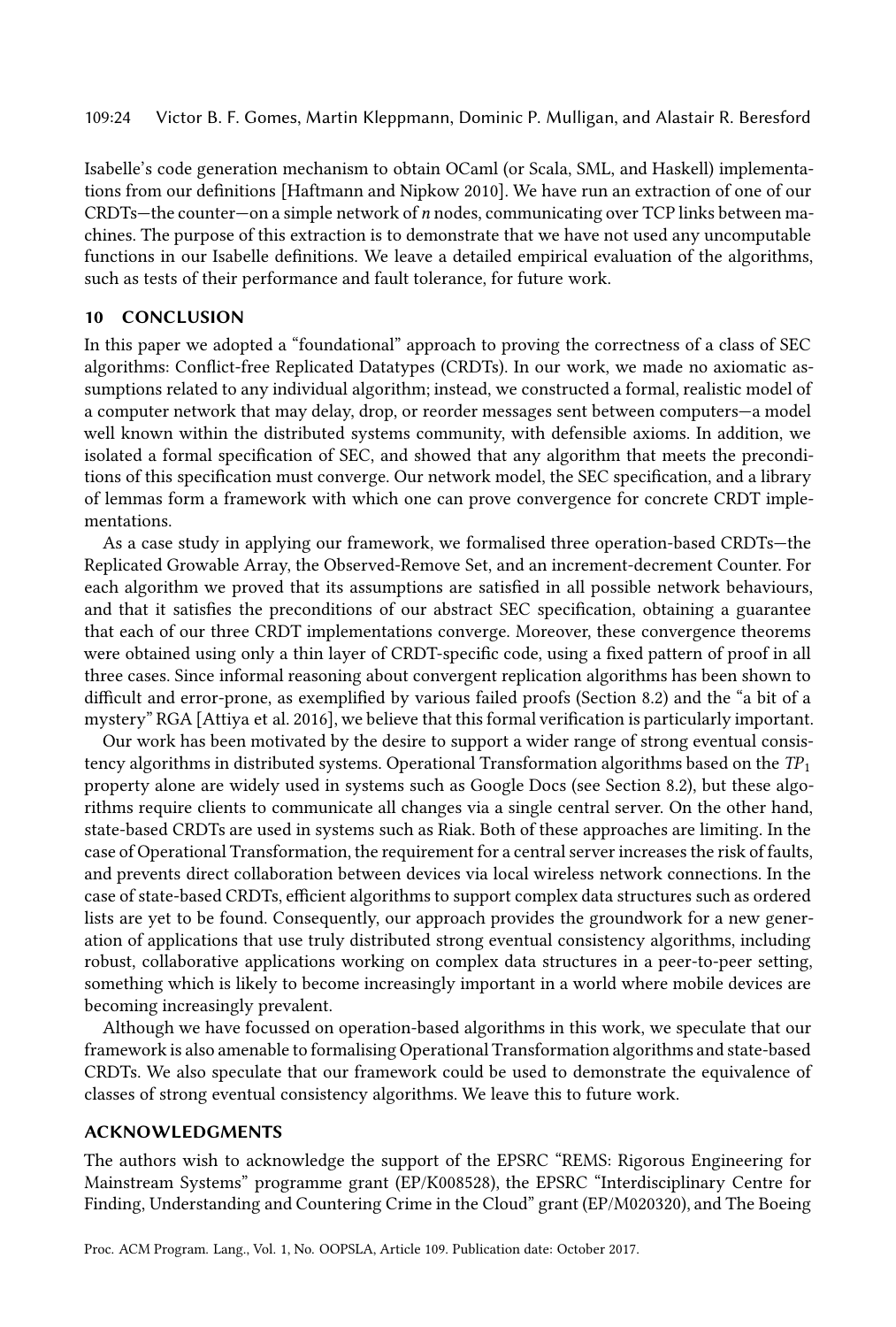Company. We thank Peter Sewell, Alan Mycroft, and the anonymous reviewers for their helpful feedback on this paper.

#### REFERENCES

<span id="page-24-5"></span>Akka 2017. The Akka actor framework for the Java Virtual Machine. (2017).<http://www.akka.io/> Accessed April 2017.

- <span id="page-24-8"></span>Paulo Sérgio Almeida, Ali Shoker, and Carlos Baquero. 2015. Efficient State-Based CRDTs by Delta-Mutation. In International Conference on Networked Systems (NETYS). [https://doi.org/10.1007/978-3-319-26850-7\\_5](https://doi.org/10.1007/978-3-319-26850-7_5)
- Manamiary Bruno Andriamiarina, Dominique Méry, and Neeraj Kumar Singh. 2014. Analysis of Self-★ and P2P Systems Using Refinement. In Abstract State Machines, Alloy, B, TLA, VDM, and Z - 4th International Conference, ABZ 2014, Toulouse, France, June 2-6, 2014. Proceedings. 117–123. [https://doi.org/10.1007/978-3-662-43652-3\\_9](https://doi.org/10.1007/978-3-662-43652-3_9)
- <span id="page-24-15"></span>AppJet, Inc. 2011. Etherpad and EasySync Technical Manual. (March 2011). [https://github.com/ether/etherpad-lite/blob/](https://github.com/ether/etherpad-lite/blob/e2ce9dc/doc/easysync/easysync-full-description.pdf) [e2ce9dc/doc/easysync/easysync-full-description.pdf](https://github.com/ether/etherpad-lite/blob/e2ce9dc/doc/easysync/easysync-full-description.pdf)
- <span id="page-24-4"></span>Hagit Attiya, Sebastian Burckhardt, Alexey Gotsman, Adam Morrison, Hongseok Yang, and Marek Zawirski. 2016. Specification and Complexity of Collaborative Text Editing. In ACM Symposium on Principles of Distributed Computing (PODC). 259–268.<https://doi.org/10.1145/2933057.2933090>
- <span id="page-24-10"></span>Hagit Attiya, Faith Ellen, and Adam Morrison. 2015. Limitations of Highly-Available Eventually-Consistent Data Stores. In ACM Symposium on Principles of Distributed Computing (PODC).<https://doi.org/10.1145/2767386.2767419>
- Noran Azmy, Stephan Merz, and Christoph Weidenbach. 2016. A Rigorous Correctness Proof for Pastry. In Abstract State Machines, Alloy, B, TLA, VDM, and Z - 5th International Conference, ABZ 2016, Linz, Austria, May 23-27, 2016, Proceedings. 86–101. [https://doi.org/10.1007/978-3-319-33600-8\\_5](https://doi.org/10.1007/978-3-319-33600-8_5)
- <span id="page-24-0"></span>Peter Bailis and Ali Ghodsi. 2013. Eventual Consistency Today: Limitations, Extensions, and Beyond. ACM Queue 11, 3 (March 2013).<https://doi.org/10.1145/2460276.2462076>
- <span id="page-24-12"></span>Peter Bailis and Kyle Kingsbury. 2014. The Network is Reliable. ACM Queue 12, 7 (July 2014). [https://doi.org/10.1145/](https://doi.org/10.1145/2639988.2639988) [2639988.2639988](https://doi.org/10.1145/2639988.2639988)
- <span id="page-24-16"></span>Carlos Baquero, Paulo Sérgio Almeida, and Carl Lerche. 2016. The problem with embedded CRDT counters and a solution. In 2nd Workshop on the Principles and Practice of Consistency for Distributed Data (PaPoC). [https://doi.org/10.1145/](https://doi.org/10.1145/2911151.2911159) [2911151.2911159](https://doi.org/10.1145/2911151.2911159)
- <span id="page-24-9"></span>Carlos Baquero, Paulo Sérgio Almeida, and Ali Shoker. 2014. Making Operation-based CRDTs Operation-based. In 14th IFIP International Conference on Distributed Applications and Interoperable Systems (DAIS). 126–140. [https://doi.org/10.](https://doi.org/10.1007/978-3-662-43352-2_11) [1007/978-3-662-43352-2\\_11](https://doi.org/10.1007/978-3-662-43352-2_11)
- <span id="page-24-6"></span>Annette Bieniusa, Marek Zawirski, Nuno Preguiça, Marc Shapiro, Carlos Baquero, Valter Balegas, and Sérgio Duarte. 2012a. Brief Announcement: Semantics of Eventually Consistent Replicated Sets. In 26th International Symposium on Distributed Computing (DISC). [https://doi.org/10.1007/978-3-642-33651-5\\_48](https://doi.org/10.1007/978-3-642-33651-5_48)
- <span id="page-24-7"></span>Annette Bieniusa, Marek Zawirski, Nuno Preguiça, Marc Shapiro, Carlos Baquero, Valter Balegas, and Sérgio Duarte. 2012b. An Optimized Conflict-free Replicated Set. Technical Report RR-8083.<http://arxiv.org/abs/1210.3368>
- <span id="page-24-2"></span>Russell Brown, Sean Cribbs, Christopher Meiklejohn, and Sam Elliott. 2014. Riak DT map: a composable, convergent replicated dictionary. In 1st Workshop on Principles and Practice of Eventual Consistency (PaPEC). [https://doi.org/10.](https://doi.org/10.1145/2596631.2596633) [1145/2596631.2596633](https://doi.org/10.1145/2596631.2596633)
- <span id="page-24-1"></span>Sebastian Burckhardt. 2014. Principles of Eventual Consistency. Foundations and Trends in Programming Languages 1, 1-2 (Oct. 2014), 1–150.<https://doi.org/10.1561/2500000011>
- <span id="page-24-17"></span>Sebastian Burckhardt, Manuel Fähndrich, Daan Leijen, and Benjamin P Wood. 2012. Cloud Types for Eventual Consistency. In 26th European Conference on Object-Oriented Programming (ECOOP). [https://doi.org/10.1007/978-3-642-31057-7\\_14](https://doi.org/10.1007/978-3-642-31057-7_14)
- <span id="page-24-18"></span>Sebastian Burckhardt, Alexey Gotsman, Hongseok Yang, and Marek Zawirski. 2014. Replicated Data Types: Specification, Verification, Optimality. In 41st ACM SIGPLAN-SIGACT Symposium on Principles of Programming Languages (POPL). 271–284.<https://doi.org/10.1145/2535838.2535848>
- <span id="page-24-13"></span>Christian Cachin, Rachid Guerraoui, and Luís Rodrigues. 2011. Introduction to Reliable and Secure Distributed Programming (second ed.). Springer.<https://doi.org/10.1007/978-3-642-15260-3>
- Bernadette Charron-Bost, Henri Debrat, and Stephan Merz. 2011. Formal Verification of Consensus Algorithms Tolerating Malicious Faults. In Stabilization, Safety, and Security of Distributed Systems - 13th International Symposium, SSS 2011, Grenoble, France, October 10-12, 2011. Proceedings. 120–134. [https://doi.org/10.1007/978-3-642-24550-3\\_11](https://doi.org/10.1007/978-3-642-24550-3_11)
- <span id="page-24-11"></span>Susan B Davidson, Hector Garcia-Molina, and Dale Skeen. 1985. Consistency in Partitioned Networks. Comput. Surveys 17, 3 (Sept. 1985), 341–370.<https://doi.org/10.1145/5505.5508>
- <span id="page-24-14"></span>Aguido Horatio Davis, Chengzheng Sun, and Junwei Lu. 2002. Generalizing Operational Transformation to the Standard General Markup Language. In ACM Conference on Computer Supported Cooperative Work (CSCW). 58–67. [https://doi.](https://doi.org/10.1145/587078.587088) [org/10.1145/587078.587088](https://doi.org/10.1145/587078.587088)
- <span id="page-24-3"></span>John Day-Richter. 2010. What's different about the new Google Docs: Making collaboration fast. (Sept. 2010). [https://drive.](https://drive.googleblog.com/2010/09/whats-different-about-new-google-docs.html)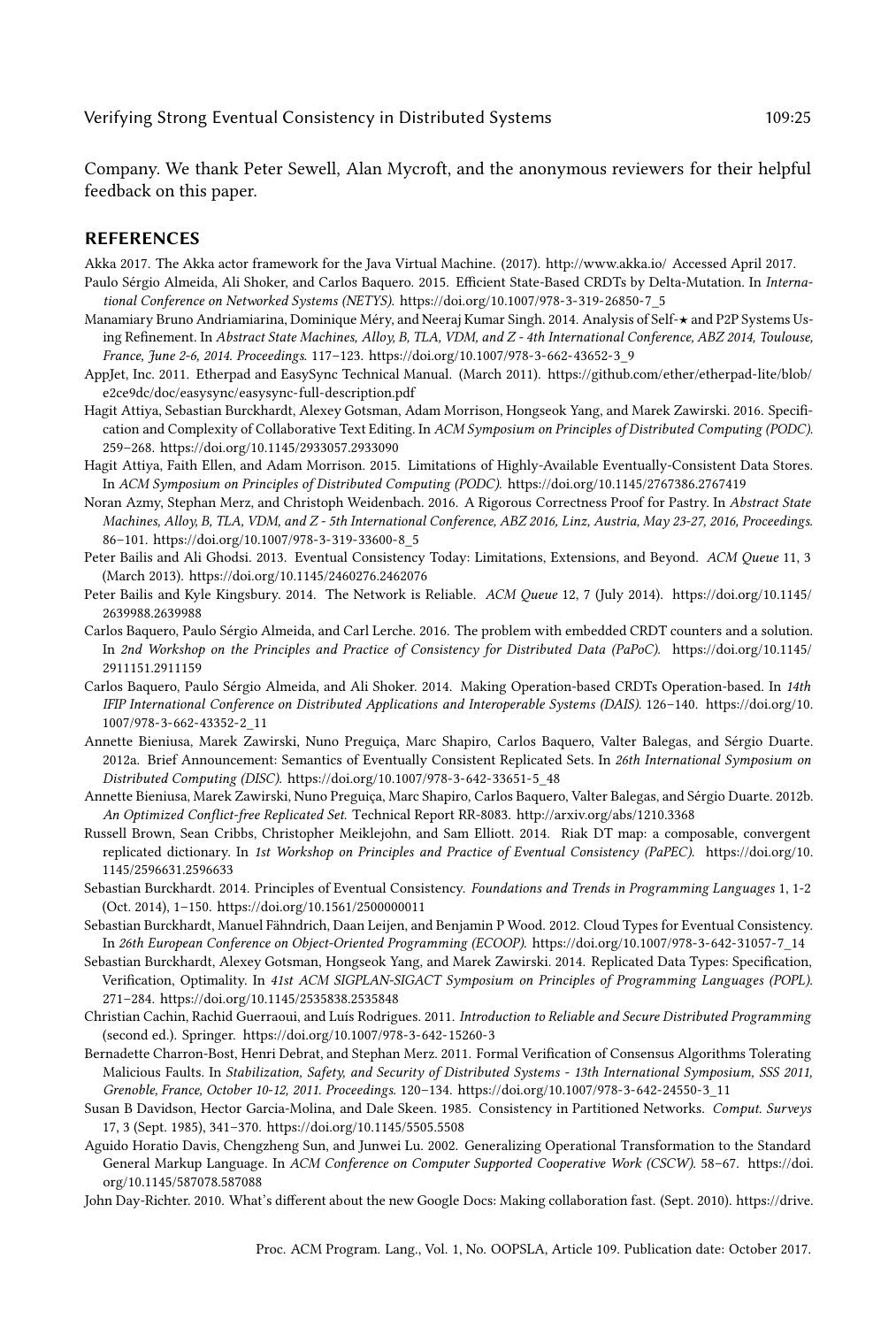#### 109:26 Victor B. F. Gomes, Martin Kleppmann, Dominic P. Mulligan, and Alastair R. Beresford

[googleblog.com/2010/09/whats-different-about-new-google-docs.html](https://drive.googleblog.com/2010/09/whats-different-about-new-google-docs.html)

- Henri Debrat and Stephan Merz. 2012. Verifying Fault-Tolerant Distributed Algorithms in the Heard-Of Model. Archive of Formal Proofs 2012 (2012). [https://www.isa-afp.org/entries/Heard\\_Of.shtml](https://www.isa-afp.org/entries/Heard_Of.shtml)
- <span id="page-25-7"></span>Giuseppe DeCandia, Deniz Hastorun, Madan Jampani, Gunavardhan Kakulapati, Avinash Lakshman, Alex Pilchin, Swaminathan Sivasubramanian, Peter Vosshall, and Werner Vogels. 2007. Dynamo: Amazon's Highly Available Key-Value Store. In 21st ACM Symposium on Operating Systems Principles (SOSP). 205–220.<https://doi.org/10.1145/1294261.1294281>
- <span id="page-25-8"></span>Clarence Ellis and S J Gibbs. 1989. Concurrency Control in Groupware Systems. In ACM International Conference on Management of Data (SIGMOD). 399–407.<https://doi.org/10.1145/67544.66963>
- <span id="page-25-6"></span>Colin J Fidge. 1988. Timestamps in message-passing systems that preserve the partial ordering. In 11th Australian Computer Science Conference. 56–66.
- Pedro Fonseca, Kaiyuan Zhang, Xi Wang, and Arvind Krishnamurthy. 2017. An Empirical Study on the Correctness of Formally Verified Distributed Systems. In Proceedings of the Twelfth European Conference on Computer Systems, EuroSys 2017, Belgrade, Serbia, April 23-26, 2017. 328–343.<https://doi.org/10.1145/3064176.3064183>
- <span id="page-25-3"></span>Victor B. F. Gomes, Martin Kleppmann, Dominic P. Mulligan, and Alastair R. Beresford. 2017. A framework for establishing Strong Eventual Consistency for Conflict-free Replicated Datatypes. Archive of Formal Proofs (July 2017). [http://isa-afp.](http://isa-afp.org/entries/CRDT.shtml) [org/entries/CRDT.shtml,](http://isa-afp.org/entries/CRDT.shtml) Formal proof development.
- Florian Haftmann and Tobias Nipkow. 2010. Code Generation via Higher-Order Rewrite Systems. In Functional and Logic Programming, 10th International Symposium, FLOPS 2010, Sendai, Japan, April 19-21, 2010. Proceedings. 103–117. [https://](https://doi.org/10.1007/978-3-642-12251-4_9) [doi.org/10.1007/978-3-642-12251-4\\_9](https://doi.org/10.1007/978-3-642-12251-4_9)
- Florian Haftmann and Makarius Wenzel. 2008. Local Theory Specifications in Isabelle/Isar. In Types for Proofs and Programs, International Conference, TYPES 2008, Torino, Italy, March 26-29, 2008, Revised Selected Papers. 153–168. [https://doi.org/](https://doi.org/10.1007/978-3-642-02444-3_10) [10.1007/978-3-642-02444-3\\_10](https://doi.org/10.1007/978-3-642-02444-3_10)
- <span id="page-25-11"></span>Claudia-Lavinia Ignat and Moira C Norrie. 2003. Customizable Collaborative Editor Relying on treeOPT Algorithm. In 8th European Conference on Computer-Supported Cooperative Work (ECSCW). 315–334. [https://doi.org/10.1007/978-94-010-](https://doi.org/10.1007/978-94-010-0068-0_17) [0068-0\\_17](https://doi.org/10.1007/978-94-010-0068-0_17)
- <span id="page-25-1"></span>Abdessamad Imine, Pascal Molli, Gérald Oster, and Michaël Rusinowitch. 2003. Proving Correctness of Transformation Functions in Real-Time Groupware. In 8th European Conference on Computer-Supported Cooperative Work (ECSCW). 277–293. [https://doi.org/10.1007/978-94-010-0068-0\\_15](https://doi.org/10.1007/978-94-010-0068-0_15)
- <span id="page-25-2"></span>Abdessamad Imine, Michaël Rusinowitch, Gérald Oster, and Pascal Molli. 2006. Formal design and verification of operational transformation algorithms for copies convergence. Theoretical Computer Science 351, 2 (Feb. 2006), 167–183. <https://doi.org/10.1016/j.tcs.2005.09.066>
- James E. Johnson, David E. Langworthy, Leslie Lamport, and Friedrich H. Vogt. 2004. Formal Specification of a Web Services Protocol. Electr. Notes Theor. Comput. Sci. 105 (2004), 147–158.<https://doi.org/10.1016/j.entcs.2004.02.022>
- <span id="page-25-12"></span>Tim Jungnickel and Tobias Herb. 2015. TP1-valid Transformation Functions for Operations on ordered n-ary Trees. arXiv:1512.05949. (Dec. 2015).<https://arxiv.org/abs/1512.05949>
- Florian Kammüller, Markus Wenzel, and Lawrence C. Paulson. 1999. Locales A Sectioning Concept for Isabelle. In Theorem Proving in Higher Order Logics, 12th International Conference, TPHOLs'99, Nice, France, September, 1999, Proceedings. 149– 166. [https://doi.org/10.1007/3-540-48256-3\\_11](https://doi.org/10.1007/3-540-48256-3_11)

<span id="page-25-0"></span>Kyle Kingsbury. 2013. Jepsen: Cassandra. (Sept. 2013).<https://aphyr.com/posts/294-jepsen-cassandra> Accessed April 2017.

- <span id="page-25-14"></span>Martin Kleppmann and Alastair R Beresford. 2017. A Conflict-Free Replicated JSON Datatype. IEEE Transactions on Parallel and Distributed Systems (April 2017).<https://doi.org/10.1109/TPDS.2017.2697382>
- <span id="page-25-4"></span>Leslie Lamport. 1978. Time, Clocks, and the Ordering of Events in a Distributed System. Commun. ACM 21, 7 (July 1978), 558–565.<https://doi.org/10.1145/359545.359563>
- <span id="page-25-5"></span>João Leitão, José Pereira, and Luís Rodrigues. 2007. HyParView: A Membership Protocol for Reliable Gossip-Based Broadcast. In 37th Annual IEEE/IFIP International Conference on Dependable Systems and Networks (DSN). 419–429. [https://doi.](https://doi.org/10.1109/DSN.2007.56) [org/10.1109/DSN.2007.56](https://doi.org/10.1109/DSN.2007.56)
- <span id="page-25-15"></span>Raph Levien. 2016. Towards a unified theory of Operational Transformation and CRDT. (July 2016). [https://medium.com/](https://medium.com/@raphlinus/towards-a-unified-theory-of-operational-transformation-and-crdt-70485876f72f) [@raphlinus/towards-a-unified-theory-of-operational- transformation-and-crdt-70485876f72f](https://medium.com/@raphlinus/towards-a-unified-theory-of-operational-transformation-and-crdt-70485876f72f)
- <span id="page-25-9"></span>Du Li and Rui Li. 2004. Preserving operation effects relation in group editors. In ACM Conference on Computer Supported Cooperative Work (CSCW). 457–466.<https://doi.org/10.1145/1031607.1031683>
- <span id="page-25-10"></span>Du Li and Rui Li. 2008. An Approach to Ensuring Consistency in Peer-to-Peer Real-Time Group Editors. Computer Supported Cooperative Work (CSCW) 17, 5 (Dec. 2008), 553–611.<https://doi.org/10.1007/s10606-005-9009-5>
- <span id="page-25-16"></span>Rui Li and Du Li. 2005. A landmark-based transformation approach to concurrency control in group editors. In International ACM SIGGROUP Conference on Supporting Group Work. 284–293.<https://doi.org/10.1145/1099203.1099252>
- <span id="page-25-13"></span>Stéphane Martin, Pascal Urso, and Stéphane Weiss. 2010. Scalable XML Collaborative Editing with Undo. In On the Move to Meaningful Internet Systems (OTM). 507–514. [https://doi.org/10.1007/978-3-642-16934-2\\_37](https://doi.org/10.1007/978-3-642-16934-2_37)
- Christopher Meiklejohn and Peter Van Roy. 2015. Lasp: a language for distributed, coordination-free programming. In

Proc. ACM Program. Lang., Vol. 1, No. OOPSLA, Article 109. Publication date: October 2017.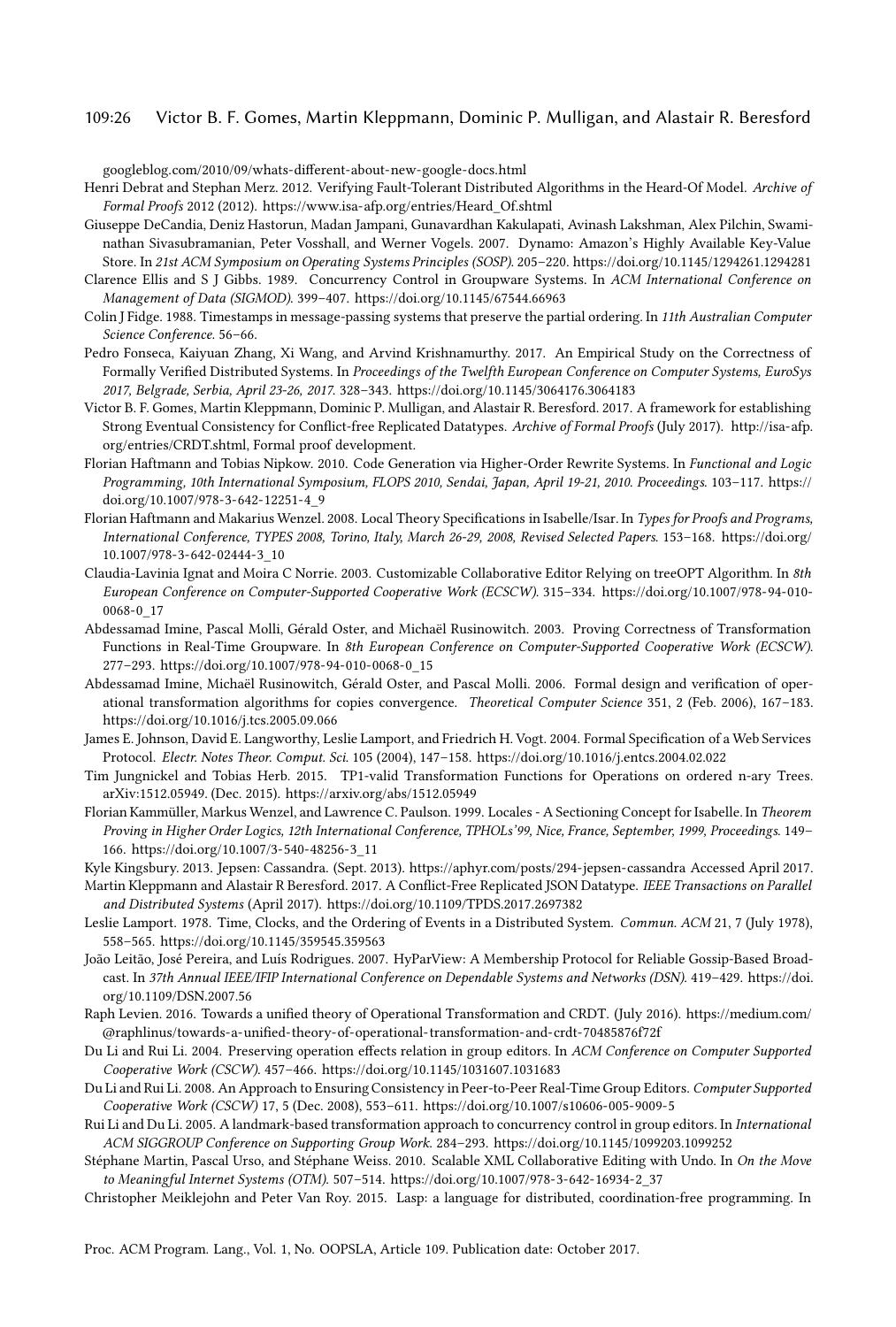Proceedings of the 17th International Symposium on Principles and Practice of Declarative Programming, Siena, Italy, July 14-16, 2015. 184–195.<https://doi.org/10.1145/2790449.2790525>

- <span id="page-26-16"></span>Brice Nédelec, Pascal Molli, and Achour Mostefaoui. 2016. CRATE: Writing Stories Together with our Browsers. In 25th International World Wide Web Conference (WWW). 231–234.<https://doi.org/10.1145/2872518.2890539>
- <span id="page-26-17"></span>Brice Nédelec, Pascal Molli, Achour Mostefaoui, and Emmanuel Desmontils. 2013. LSEQ: an Adaptive Structure for Sequences in Distributed Collaborative Editing. In 13th ACM Symposium on Document Engineering (DocEng). 37–46. [https://](https://doi.org/10.1145/2494266.2494278) [doi.org/10.1145/2494266.2494278](https://doi.org/10.1145/2494266.2494278)
- <span id="page-26-7"></span>David A Nichols, Pavel Curtis, Michael Dixon, and John Lamping. 1995. High-Latency, Low-Bandwidth Windowing in the Jupiter Collaboration System. In 8th Annual ACM Symposium on User Interface Software and Technology (UIST). 111–120. <https://doi.org/10.1145/215585.215706>
- Tobias Nipkow and Gerwin Klein. 2014. Concrete Semantics With Isabelle/HOL. Springer. [https://doi.org/10.1007/978-3-](https://doi.org/10.1007/978-3-319-10542-0) [319-10542-0](https://doi.org/10.1007/978-3-319-10542-0)
- <span id="page-26-11"></span>Gérald Oster, Pascal Molli, Pascal Urso, and Abdessamad Imine. 2006a. Tombstone Transformation Functions for Ensuring Consistency in Collaborative Editing Systems. In 2nd International Conference on Collaborative Computing (Collaborate-Com).<https://doi.org/10.1109/COLCOM.2006.361867>
- <span id="page-26-1"></span>Gérald Oster, Pascal Urso, Pascal Molli, and Abdessamad Imine. 2005. Proving correctness of transformation functions in collaborative editing systems. Technical Report RR-5795.<https://hal.inria.fr/inria-00071213/>
- <span id="page-26-15"></span>Gérald Oster, Pascal Urso, Pascal Molli, and Abdessamad Imine. 2006b. Data Consistency for P2P Collaborative Editing. In ACM Conference on Computer Supported Cooperative Work (CSCW).<https://doi.org/10.1145/1180875.1180916>
- <span id="page-26-14"></span>Nuno Preguiça, Joan Manuel Marquès, Marc Shapiro, and Mihai Letia. 2009. A commutative replicated data type for cooperative editing. In 29th IEEE International Conference on Distributed Computing Systems (ICDCS). [https://doi.org/10.](https://doi.org/10.1109/ICDCS.2009.20) [1109/ICDCS.2009.20](https://doi.org/10.1109/ICDCS.2009.20)
- <span id="page-26-18"></span>Aurel Randolph, Hanifa Boucheneb, Abdessamad Imine, and Alejandro Quintero. 2015. On Synthesizing a Consistent Operational Transformation Approach. IEEE Trans. Comput. 64, 4 (April 2015), 1074–1089. [https://doi.org/10.1109/TC.](https://doi.org/10.1109/TC.2014.2308203) [2014.2308203](https://doi.org/10.1109/TC.2014.2308203)
- <span id="page-26-4"></span>Michel Raynal and Mukesh Singhal. 1996. Logical time: capturing causality in distributed systems. IEEE Computer 29, 2 (Feb. 1996), 49–56.<https://doi.org/10.1109/2.485846>
- <span id="page-26-8"></span>Matthias Ressel, Doris Nitsche-Ruhland, and Rul Gunzenhäuer. 1996. An Integrating, Transformation-Oriented Approach to Concurrency Control and Undo in Group Editors. In ACM Conference on Computer Supported Cooperative Work (CSCW). 288–297.<https://doi.org/10.1145/240080.240305>
- <span id="page-26-6"></span>Hyun-Gul Roh, Myeongjae Jeon, Jin-Soo Kim, and Joonwon Lee. 2011. Replicated abstract data types: Building blocks for collaborative applications. J. Parallel and Distrib. Comput. 71, 3 (2011), 354–368. [https://doi.org/10.1016/j.jpdc.2010.12.](https://doi.org/10.1016/j.jpdc.2010.12.006) [006](https://doi.org/10.1016/j.jpdc.2010.12.006)
- <span id="page-26-20"></span>Hyun-Gul Roh, Jin-Soo Kim, Joonwon Lee, and Seungryoul Maeng. 2009. Optimistic Operations for Replicated Abstract Data Types. Technical Report CS/TR-2009-318. KAIST.
- <span id="page-26-5"></span>Reinhard Schwarz and Friedemann Mattern. 1994. Detecting Causal Relationships in Distributed Computations: In Search of the Holy Grail. Distributed Computing 7, 3 (March 1994), 149–174.<https://doi.org/10.1007/BF02277859>
- <span id="page-26-2"></span>Marc Shapiro, Nuno Preguiça, Carlos Baquero, and Marek Zawirski. 2011a. A comprehensive study of Convergent and Commutative Replicated Data Types. Technical Report 7506. INRIA.
- <span id="page-26-0"></span>Marc Shapiro, Nuno Preguiça, Carlos Baquero, and Marek Zawirski. 2011b. Conflict-free Replicated Data Types. In 13th International Symposium on Stabilization, Safety, and Security of Distributed Systems (SSS). 386–400. [https://doi.org/10.](https://doi.org/10.1007/978-3-642-24550-3_29) [1007/978-3-642-24550-3\\_29](https://doi.org/10.1007/978-3-642-24550-3_29)
- <span id="page-26-3"></span>Justin Sheehy. 2015. There is No Now: Problems with simultaneity in distributed systems. ACM Queue 13, 3 (March 2015). <https://doi.org/10.1145/2733108>
- <span id="page-26-19"></span>Sergey Sinchuk, Pavel Chuprikov, and Konstantin Solomatov. 2016. Verified Operational Transformation for Trees. In 7th International Conference on Interactive Theorem Proving (ITP). [https://doi.org/10.1007/978-3-319-43144-4\\_22](https://doi.org/10.1007/978-3-319-43144-4_22)
- <span id="page-26-13"></span>Daniel Spiewak. 2010. Understanding and Applying Operational Transformation. (May 2010). [http://www.codecommit.](http://www.codecommit.com/blog/java/understanding-and-applying-operational-transformation) [com/blog/java/understanding-and-applying-operational- transformation](http://www.codecommit.com/blog/java/understanding-and-applying-operational-transformation)
- <span id="page-26-9"></span>Maher Suleiman, Michèle Cart, and Jean Ferrié. 1997. Serialization of concurrent operations in a distributed collaborative environment. In International Conference on Supporting Group Work (GROUP). 435–445. [https://doi.org/10.1145/266838.](https://doi.org/10.1145/266838.267369) [267369](https://doi.org/10.1145/266838.267369)
- <span id="page-26-10"></span>Maher Suleiman, Michèle Cart, and Jean Ferrié. 1998. Concurrent operations in a distributed and mobile collaborative environment. In 14th International Conference on Data Engineering (ICDE). 36–45. [https://doi.org/10.1109/ICDE.1998.](https://doi.org/10.1109/ICDE.1998.655755) [655755](https://doi.org/10.1109/ICDE.1998.655755)
- <span id="page-26-12"></span>Chengzheng Sun and David Chen. 2002. Consistency Maintenance in Real-Time Collaborative Graphics Editing Systems. ACM Transactions on Computer-Human Interaction (TOCHI) 9, 1 (March 2002), 1–41. [https://doi.org/10.1145/505151.](https://doi.org/10.1145/505151.505152) [505152](https://doi.org/10.1145/505151.505152)